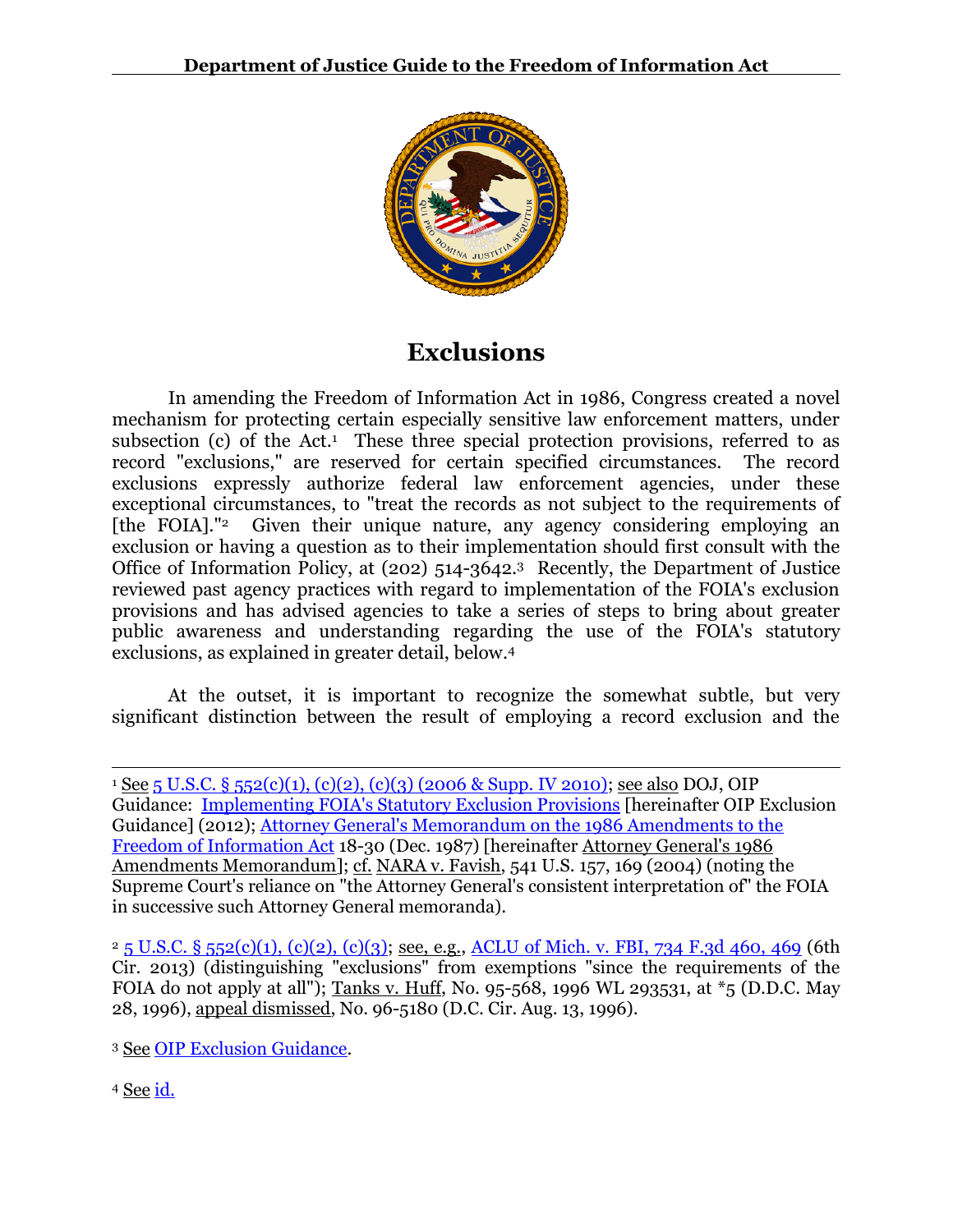concept that is colloquially known as "Glomarization."5 That latter term refers to the situation in which an agency expressly refuses to confirm or deny the existence of records responsive to a request.6 (A more detailed discussion of "Glomarization" can be found under Exemption 1, above, and also under Exemption 7(C), above.) While "Glomarization" remains adequate to provide necessary protection in most situations, these special record exclusions are invaluable in addressing the exceptionally sensitive situations in which even "Glomarization" is inadequate to the task.7 The Court of Appeals for the Sixth Circuit explained that the exclusion provisions were added to the FOIA because the "Glomar" response "was not well-suited to certain disclosure problems of law enforcement agencies."8 The Sixth Circuit went on to explain why a "Glomar" response, which is tethered to an exemption, is not always sufficient protection, noting that in certain situations "if the FBI is required to identify a specific exemption for the withholding—even hypothetically—the criminal organization or terrorist may 'already have the information they want.'"<sup>9</sup>

As noted by the District Court for the District of Columbia, when an agency employs a "Glomar" response or otherwise withholds records on the basis of a FOIA exemption, "the agency must reveal the fact of and grounds for any withholdings," while the exclusions "permit the government to treat requests for records as falling outside the scope of the statute altogether."<sup>10</sup>

<sup>5</sup> See [Attorney General's 1986 Amendments Memorandum](http://www.justice.gov/oip/86agmemo.htm) at 26 & n.47; see also Benavides v. DEA, 968 F.2d 1243, 1246-48 (D.C. Cir. 1992) (initially confusing exclusion mechanism with "Glomarization"), modified, 976 F.2d 751, 752-53 (D.C. Cir. 1992) (clarifying that earlier opinion was not intended to rule on proper response when exclusion mechanism is applied); Memphis Publ'g Co. v. FBI, No. 10-1878, 2012 WL 269900, at \*6-7 (D.D.C. Jan. 31, 2012) (explaining distinction between "Glomar" responses and exclusions); Valencia-Lucena v. DEA, No. 99-0633, slip op. at 8 (D.D.C. Feb. 8, 2000) (recognizing that Benavides "was subsequently clarified"), summary affirmance granted sub nom. Lucena v. DEA, No. 00-5117, 2000 WL 1582743 (D.C. Cir. Sept. 7, 2000); cf. ACLU [of N.J. v. FBI, 733 F.3d 526,](http://blogs.justice.gov/court-decisions/archives/1124) 534 & n.9 (3d Cir. 2013) (characterizing evidence that legislative history of exclusion provisions "evidences an intent to incorporate a 'Glomar-like procedure'" for litigating exclusion issues as "inconclusive at best"). <u>But see Light v. DOJ, No. 12-1660, 2013 WL</u> [3742496,](http://blogs.justice.gov/court-decisions/archives/748) at \*11-12 (D.D.C. July 17, 2013) (characterizing government's alleged use of exclusion as "Glomar" response). See generally [OIP Exclusion Guidance](http://www.justice.gov/oip/foiapost/2012foiapost9.html) (explaining limitations on using Glomar response).

<sup>6</sup> See, e.g., Gardels v. CIA, 689 F.2d 1100, 1103 (D.C. Cir. 1982); Phillippi v. CIA, 546 F.2d 1009, 1013 (D.C. Cir. 1976).

<sup>7</sup> See [OIP Exclusion Guidance.](http://www.justice.gov/oip/foiapost/2012foiapost9.html)

l

- <sup>8</sup> ACLU of [Mich., 734 F.3d at 469.](http://blogs.justice.gov/court-decisions/archives/892)
- <sup>9</sup> Id. (quoting legislative history).
- <sup>10</sup> Memphis Publ'g Co., 2012 WL 269900, at \*6-7.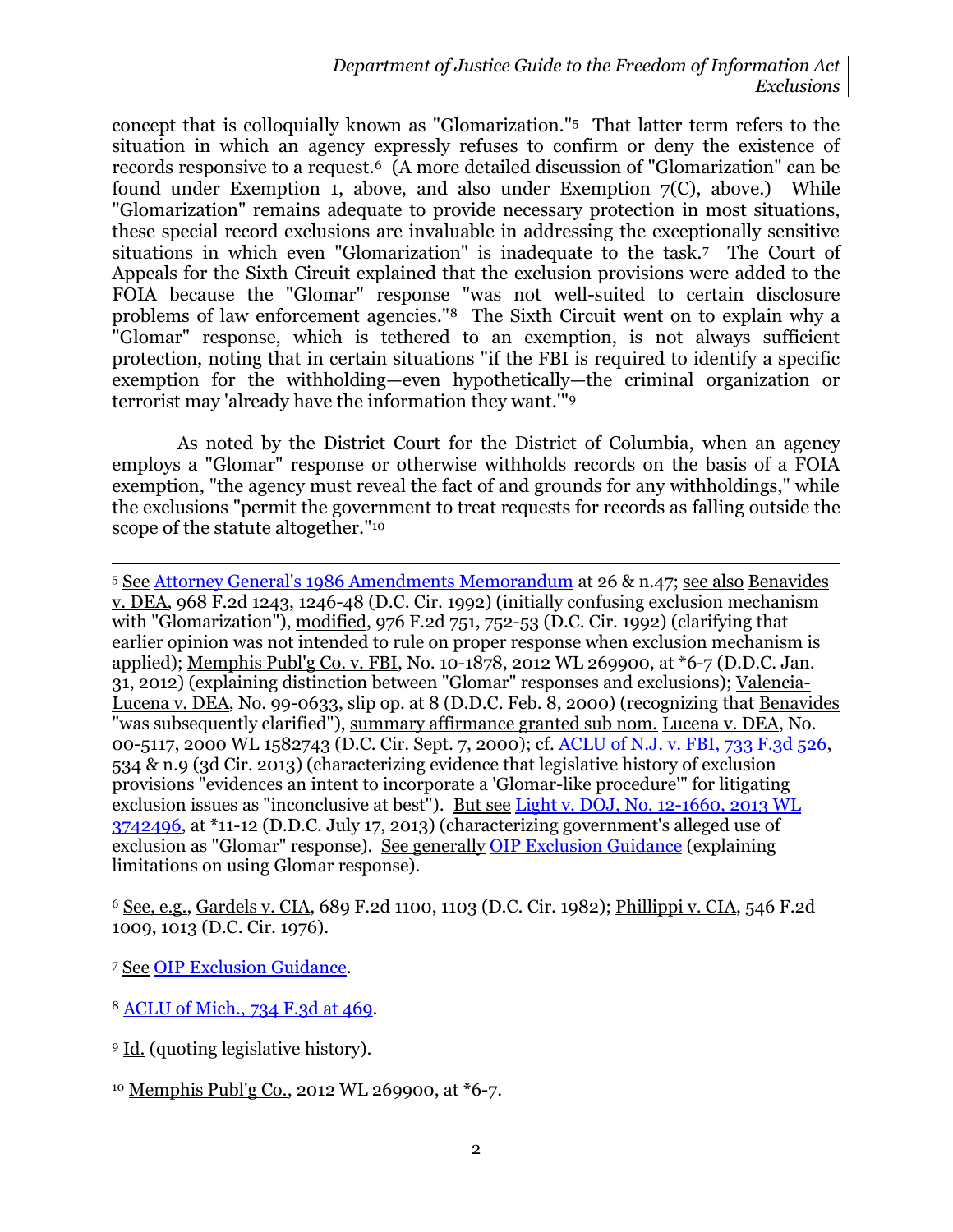## **The (c)(1) Exclusion**

The first of these novel provisions, known as the  $"(c)(1)$  exclusion," provides as follows:

Whenever a request is made which involves access to records described in subsection  $(b)(7)(A)$  and  $(A)$  the investigation or proceeding involves a possible violation of criminal law; and (B) there is reason to believe that (i) the subject of the investigation or proceeding is not aware of its pendency, and (ii) disclosure of the existence of the records could reasonably be expected to interfere with enforcement proceedings, the agency may, during only such time as that circumstance continues, treat the records as not subject to the requirements of this section.<sup>11</sup>

In most cases, Exemption  $7(A)$  is sufficient to guard against any impairment of law enforcement investigations or proceedings through the FOIA.12 To avail itself of Exemption  $7(A)$ , however, an agency must routinely specify that it is doing so  $-$  first administratively and then, if sued, in court -- even when it is invoking the exemption to withhold all responsive records in their entireties.<sup>13</sup> Thus, in specific situations in which the very fact of an investigation's existence is yet unknown to the investigation's subject, invoking Exemption 7(A) in response to a FOIA request for pertinent records permits an investigation's subject to be alerted to its existence.14 If the agency were to respond by using a "Glomar" response, "it would have to answer that way for all requests where someone asked for records on themselves, because a Glomar response is not effective unless it is used for all similar requests."15 To avoid both of these scenarios, the first exclusion, (c)(1), authorizes the agency to "treat the records as not subject to the requirements of the FOIA."<sup>16</sup> "This permits an agency to respond to a request seeking excluded records without revealing their existence, while also allowing the agency to respond to the vast majority of requests in the traditional manner, i.e., by advising the

<sup>13</sup> See [id.](http://www.justice.gov/oip/86agmemo.htm)

 $\overline{\phantom{a}}$ 

<sup>14</sup> See [id.;](http://www.justice.gov/oip/86agmemo.htm) see also DOJ, OIP Guidance: [Implementing FOIA's Statutory Exclusion](http://www.justice.gov/oip/foiapost/2012foiapost9.html)  [Provisions](http://www.justice.gov/oip/foiapost/2012foiapost9.html) [hereinafter OIP Exclusion Guidance] (2012).

<sup>15</sup> [OIP Exclusion Guidance](http://www.justice.gov/oip/foiapost/2012foiapost9.html) (stating that under such circumstances the "vast majority" of first-party requesters would receive "Glomar" responses even though the likelihood that a particular requester is the subject of an ongoing criminal investigation would be very remote).

 $16$  [Id.](http://www.justice.gov/oip/foiapost/2012foiapost9.html) (quoting [5 U.S.C. §](http://www.justice.gov/oip/amended-foia-redlined-2010.pdf) 552(c)(1)).

 $11\overline{5}$  U.S.C.  $\S$  [552\(c\)\(1\) \(2006 & Supp. IV 2010\).](http://www.justice.gov/oip/amended-foia-redlined-2010.pdf)

<sup>&</sup>lt;sup>12</sup> See Attorney General's Memorandum on the 1986 Amendments to the Freedom of [Information Act](http://www.justice.gov/oip/86agmemo.htm) 18-22 (Dec. 1987) [hereinafter Attorney General's 1986 Amendments Memorandum].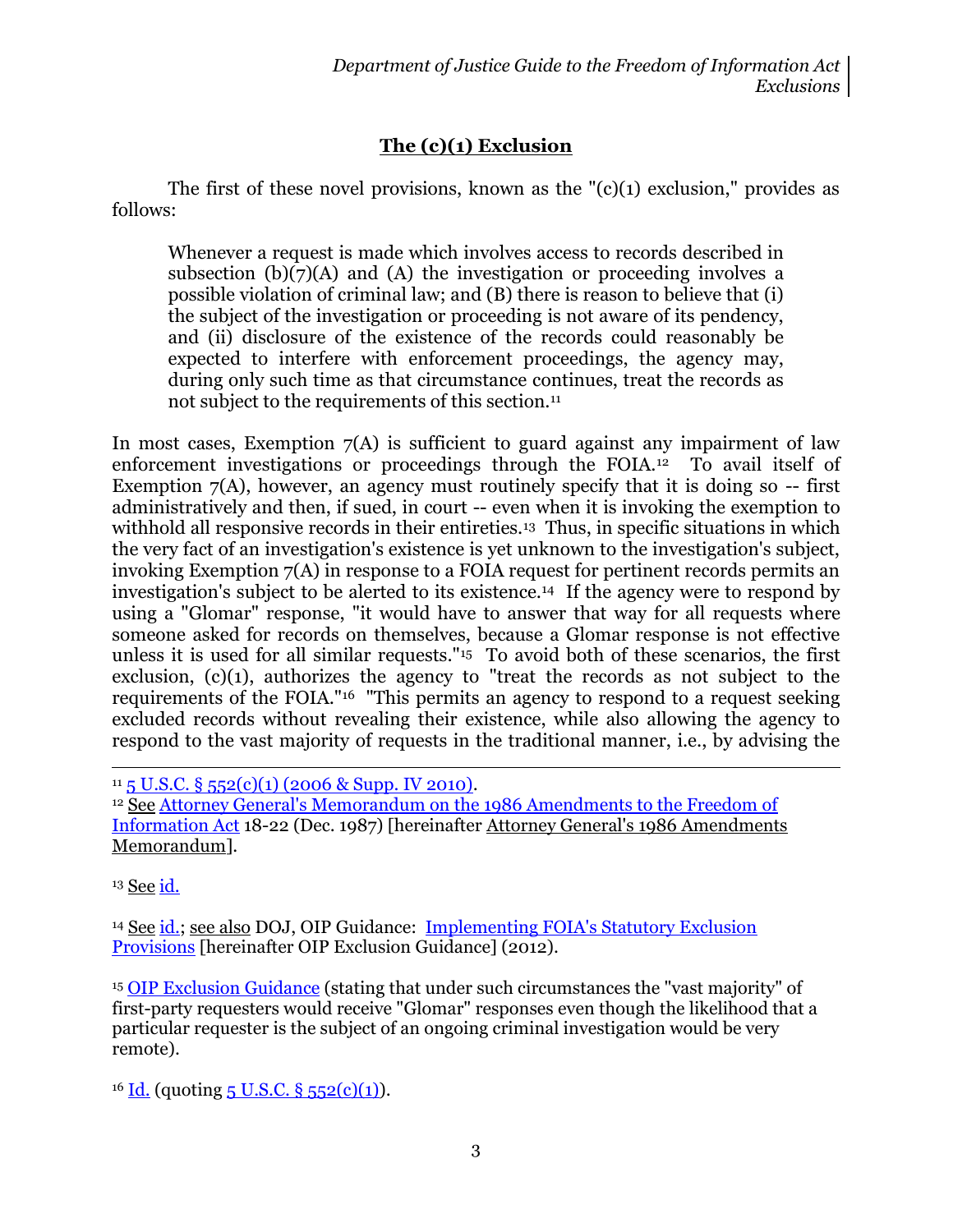requester whether records exist, and if they do, by releasing any information that is not exempt and asserting exemptions for any material properly protected from disclosure."<sup>17</sup>

To qualify under the first exclusion from the FOIA, the records in question must otherwise be withholdable in their entireties under Exemption  $7(A)$ .<sup>18</sup> Further, they must relate to an "investigation or proceeding [that] involves a possible violation of criminal law."19 Hence, any records pertaining to a purely civil law enforcement matter cannot be excluded from the FOIA under this provision, although they may qualify for ordinary Exemption 7(A) withholding. However, the statutory requirement that there be only a "possible violation of criminal law," by its very terms, admits a wide range of investigatory files maintained by more than just criminal law enforcement agencies.<sup>20</sup>

Next, the statute imposes two closely related requirements which go to the very heart of the particular harm addressed through this record exclusion. An agency determining whether it can employ (c)(1) protection must consider whether it has "reason to believe" that the investigation's subject is not aware of its pendency and that the agency's disclosure of the very existence of the records in question "could reasonably be expected to interfere with enforcement proceedings."<sup>21</sup>

Obviously, where all investigatory subjects are already aware of an investigation's pendency, the "tip off" harm sought to be prevented through this record exclusion is not of concern.22 Accordingly, the language of this exclusion expressly obliges agencies contemplating its use to consider the level of awareness already possessed by the investigative subjects involved.23 Agencies must make this determination according to a good-faith, "reason to believe" standard.<sup>24</sup>

 $19\overline{5}$  U.S.C. §  $552(c)(1)(A)$ .

<sup>20</sup> See [Attorney General's 1986 Amendments Memorandum](http://www.justice.gov/oip/86agmemo.htm) at 20 & n.37 (files of agencies that are not primarily engaged in criminal law enforcement activities may be eligible for protection if they contain information about potential criminal violations that are pursued with the possibility of referral to Department of Justice for further prosecution).

 $21\overline{5}$  U.S.C. §  $552(c)(1)(B)$ .

 $\overline{a}$ 

<sup>24</sup> See [id.](http://www.justice.gov/oip/86agmemo.htm)

<sup>17</sup> [OIP Exclusion Guidance.](http://www.justice.gov/oip/foiapost/2012foiapost9.html)

<sup>18</sup> See [5 U.S.C. §](http://www.justice.gov/oip/amended-foia-redlined-2010.pdf) 552(c)(1); see also [Attorney General's 1986 Amendments Memorandum](http://www.justice.gov/oip/86agmemo.htm) at 20.

<sup>22</sup> See [Attorney General's 1986 Amendments Memorandum](http://www.justice.gov/oip/86agmemo.htm) at 21.

<sup>23</sup> See [id.](http://www.justice.gov/oip/86agmemo.htm)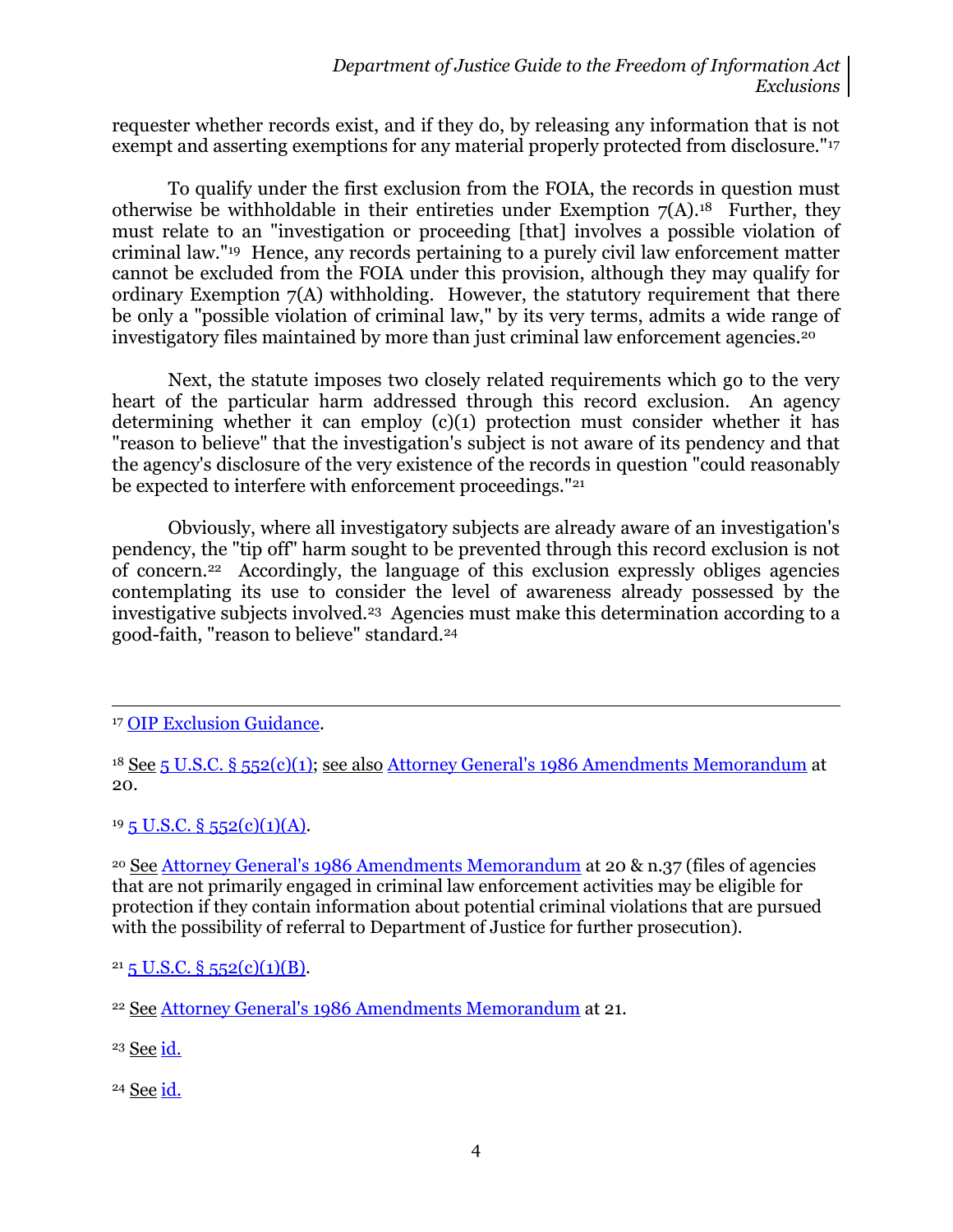As the (c)(1) exclusion is phrased, this requirement is satisfied so long as an agency determines that it affirmatively has a "reason to believe" that the subject of the investigation does not, in fact, know of its existence.25 While it is always possible that an agency might possess somewhat conflicting or even contradictory indications on such a point, unless an agency can resolve that a subject is aware of an investigation, it should not risk impairing that investigation through a telling FOIA disclosure.<sup>26</sup> Moreover, agencies are not obligated to accept any bald assertions by investigative subjects that they "know" of ongoing investigations against them; such assertions might well constitute no more than sheer speculation.27 Because such speculation, if accepted, could defeat the exclusion's clear statutory purpose, agencies should rely upon their own objective indicia of subject awareness and consequent harm.<sup>28</sup>

In the great majority of cases, invoking Exemption  $7(A)$  will protect the interests of law enforcement agencies in responding to FOIA requests for active law enforcement files. The (c)(1) exclusion should be employed only in the exceptional case in which an agency reaches the judgment that, given its belief of the subject's unawareness of the investigation, the mere invocation of Exemption 7(A) could reasonably be expected to cause harm -- a judgment that should be reached only after careful consideration of the expected harms. 29

Finally, the clear language of this exclusion specifically restricts its applicability to "during only such time" as the above-required circumstances continue to exist.30 This limitation comports with the extraordinary nature of the protection afforded by the exclusion, as well as with the basic temporal nature of Exemption  $7(A)$  underlying it.<sup>31</sup> It means that an agency that has employed the exclusion in a particular case is obligated to cease doing so once the circumstances warranting its use cease to exist.<sup>32</sup>

Once a law enforcement matter reaches a stage at which all subjects are aware of its pendency, or at which the agency otherwise determines that the public disclosure of that pendency no longer could lead to harm, the exclusion should be regarded as no

<sup>25</sup> See [id.](http://www.justice.gov/oip/86agmemo.htm)

 $\overline{\phantom{a}}$ 

<sup>26</sup> See [id.](http://www.justice.gov/oip/86agmemo.htm)

<sup>27</sup> See [id.](http://www.justice.gov/oip/86agmemo.htm) at n.38.

<sup>28</sup> See [id.](http://www.justice.gov/oip/86agmemo.htm)

<sup>29</sup> See [id.](http://www.justice.gov/oip/86agmemo.htm) at 21.

 $30\overline{5}$  U.S.C. §  $552(c)(1)(B)(ii)$ .

<sup>31</sup> See [Attorney General's 1986 Amendments Memorandum](http://www.justice.gov/oip/86agmemo.htm) at 21.

<sup>32</sup> See [id.](http://www.justice.gov/oip/86agmemo.htm) at 22.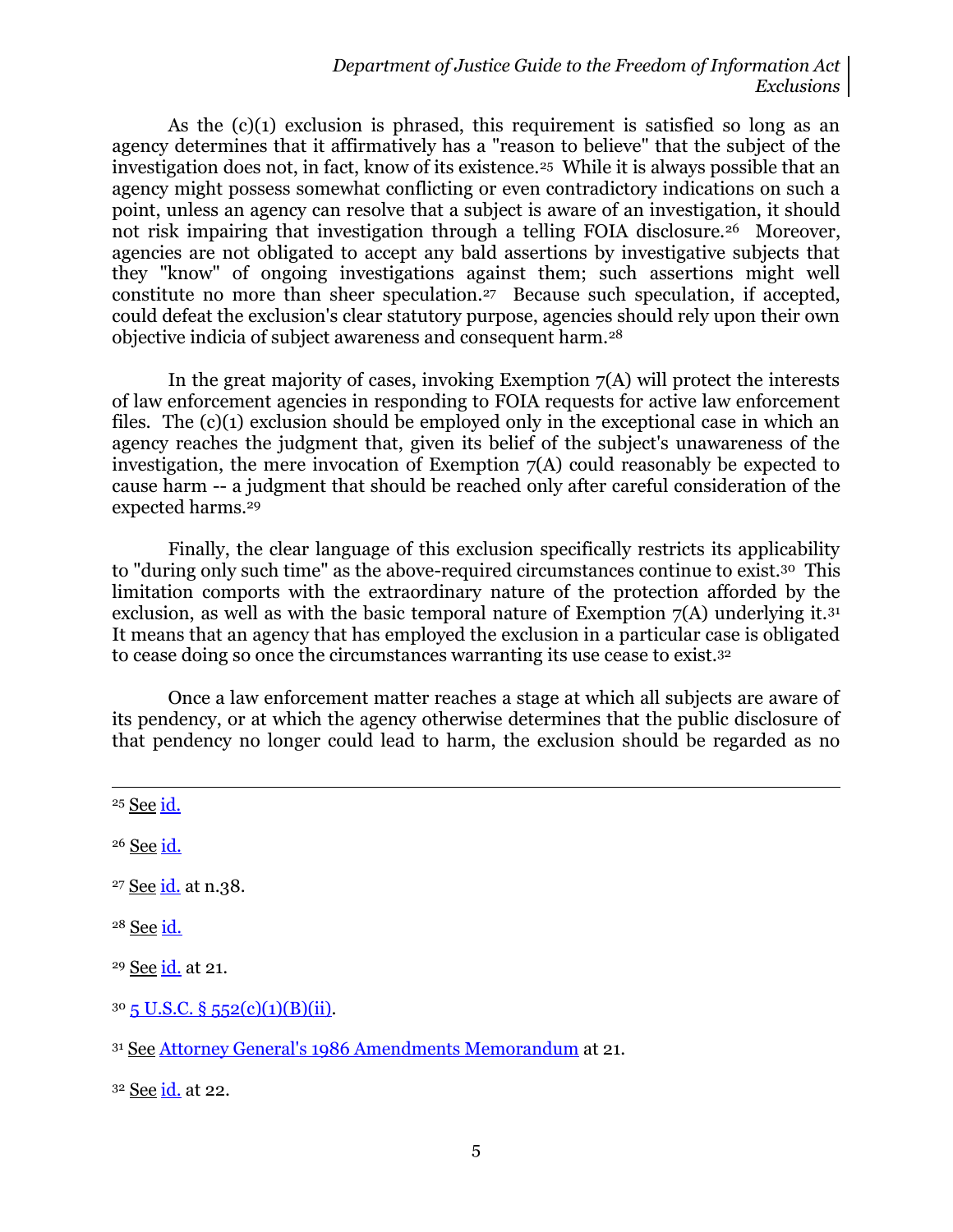longer applicable.33 If the FOIA request that triggered the agency's use of the exclusion remains pending administratively at such time, the excluded records should be identified as responsive to that request and then processed in an ordinary fashion.<sup>34</sup> However, an agency is under no legal obligation to spontaneously reopen a closed FOIA request or a litigation case, even though records were excluded during its entire pendency: By operation of law, the records simply were not subject to the FOIA during the pendency of the request.<sup>35</sup>

When an agency reaches the judgment that it is necessary and appropriate that the (c)(1) exclusion be employed in connection with a request, before invoking the exclusion it should consult with the Office of Information Policy.36 "This will help ensure that all aspects of the request and possible excludable records are reviewed and analyzed before determining whether use of an exclusion is warranted."37 As discussed in greater detail below, (see Exclusions, "Procedural Considerations," below), the Department of Justice has issued new guidance detailing the procedures law enforcement components must follow in responding to FOIA requests, which bring greater awareness to the existence of exclusions in general, while not revealing in any particular case whether an exclusion was employed.38 Agency components that maintain criminal law enforcement records should advise requesters in their FOIA responses that the statute excludes certain records, and that the response only pertains to those records that are subject to the requirements of the FOIA.39 This notification should be included in all FOIA responses, regardless of whether an exclusion was invoked in a particular case.<sup>40</sup>

With any excluded records addressed by virtue of this notification, the component can then respond to the remainder of the request in the usual way, advising the requester of the handling of any records that exist that are subject to the requirements of the FOIA.<sup>41</sup>

<sup>33</sup> See [id.](http://www.justice.gov/oip/86agmemo.htm)

 $\overline{a}$ 

<sup>36</sup> See [OIP Exclusion Guidance.](http://www.justice.gov/oip/foiapost/2012foiapost9.html)

<sup>37</sup> [Id.](http://www.justice.gov/oip/foiapost/2012foiapost9.html)

<sup>38</sup> See [id.](http://www.justice.gov/oip/foiapost/2012foiapost9.html)

<sup>39</sup> See [id.](http://www.justice.gov/oip/foiapost/2012foiapost9.html)

40 See [id.](http://www.justice.gov/oip/foiapost/2012foiapost9.html)

<sup>41</sup> See [id.](http://www.justice.gov/oip/foiapost/2012foiapost9.html)

<sup>34</sup> See [id.;](http://www.justice.gov/oip/86agmemo.htm) see also Barnard v. DHS, 598 F. Supp. 2d 1, 4 n.4 (D.D.C. 2009) (noting that agency initially applied (c)(1) exclusion, but then determined it was no longer applicable and asserted exemptions).

<sup>35</sup> See [Attorney General's 1986 Amendments Memorandum](http://www.justice.gov/oip/86agmemo.htm) at 22 n.39.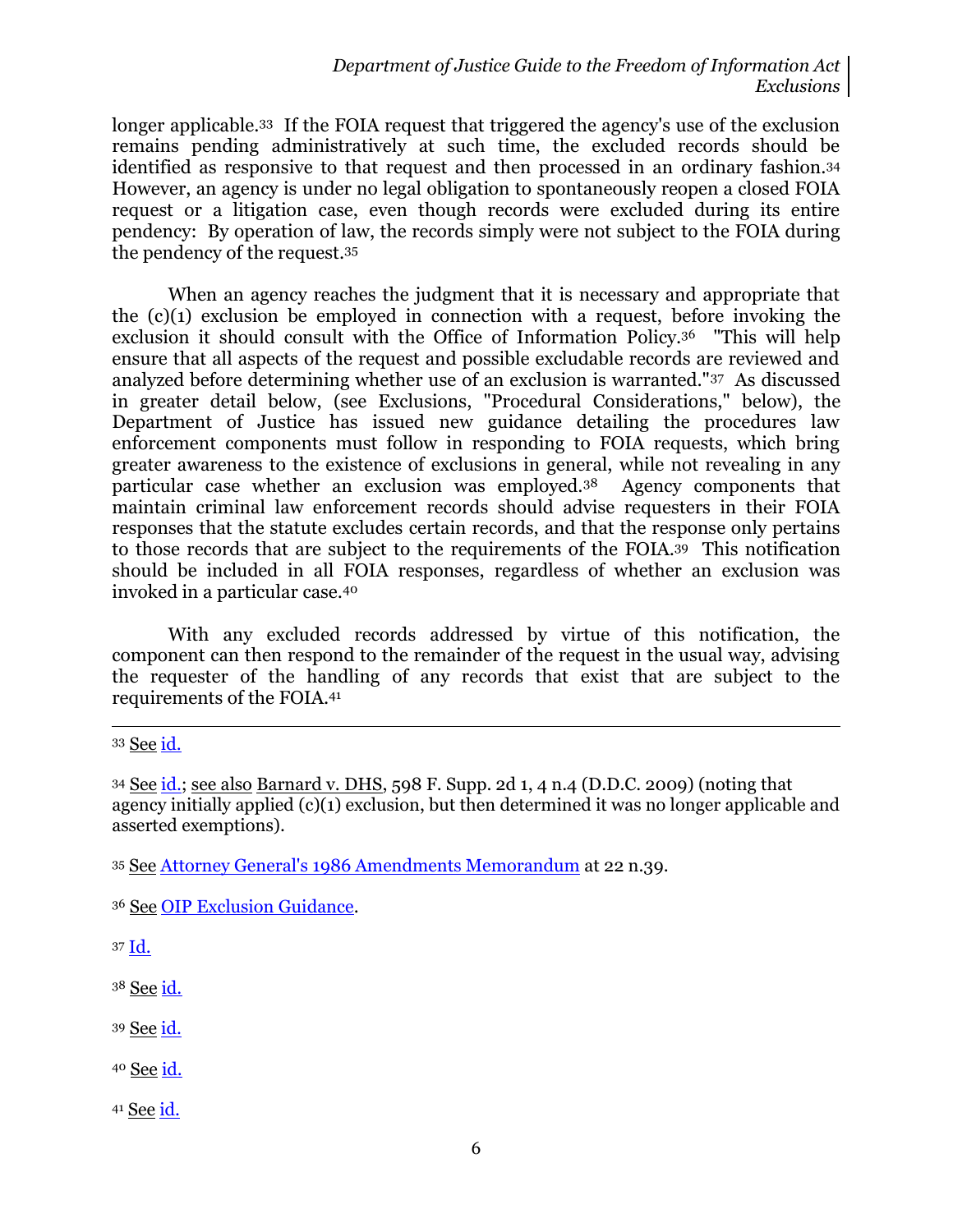## **The (c)(2) Exclusion**

The second exclusion applies to a narrower situation, involving the threatened identification of confidential informants in criminal proceedings.<sup>42</sup> The  $\Gamma$ (c)(2) exclusion" provides as follows:

Whenever informant records maintained by a criminal law enforcement agency under an informant's name or personal identifier are requested by a third party according to the informant's name or personal identifier, the agency may treat the records as not subject to the requirements of [the FOIA] unless the informant's status as an informant has been officially confirmed.<sup>43</sup>

By its terms, the (c)(2) exclusion is limited to "informant records maintained by a criminal law enforcement agency."44 This exclusion contemplates the situation in which a sophisticated requester could try to use the FOIA to identify an informant.45 In the ordinary situation, Exemption 7(D) should adequately allow a law enforcement agency to withhold all items of information necessary to prevent the identification of any of its confidential sources.46 That is because, in most instances, the assertion of Exemption 7(D) does not identify a particular individual as a source. It only tells the requester that source-derived information is contained within some portion of the withheld records. As with Exemption  $7(A)$ , under ordinary circumstances the disclosure of this fact poses no direct threat. But under certain extraordinary circumstances, this disclosure could result in devastating harms to the source and to the system of confidentiality existing between sources and criminal law enforcement agencies.<sup>47</sup>

<sup>42</sup> See DOJ, OIP Guidance: [Implementing FOIA's Statutory Exclusion Provisions](http://www.justice.gov/oip/foiapost/2012foiapost9.html) [hereinafter OIP Exclusion Guidance] (2012); [Attorney General's Memorandum on the 1986](http://www.justice.gov/oip/86agmemo.htm)  [Amendments to the Freedom of Information Act](http://www.justice.gov/oip/86agmemo.htm) 22-24 (Dec. 1987) [hereinafter Attorney General's 1986 Amendments Memorandum]; see also Tanks v. Huff, No. 95-568, 1996 WL 293531, at \*5 (D.D.C. May 28, 1996), appeal dismissed, No. 96-5180 (D.C. Cir. Aug. 13, 1996).

<sup>43</sup> 5 U.S.C. § [552\(c\)\(2\) \(2006 & Supp. IV 2010\).](http://www.justice.gov/oip/amended-foia-redlined-2010.pdf)

<sup>44</sup> [Id.](http://www.justice.gov/oip/amended-foia-redlined-2010.pdf)

 $\overline{\phantom{a}}$ 

<sup>45</sup> See [Attorney General's 1986 Amendments Memorandum](http://www.justice.gov/oip/86agmemo.htm) at 23.

<sup>46</sup> See, e.g., Keys v. DOJ, 830 F.2d 337, 345-46 (D.C. Cir. 1987); see also DOJ v. Landano, 508 U.S. 165, 179-81 (1993) (concluding that although "the Government is not entitled to a presumption that a source is confidential within the meaning of Exemption 7(D) whenever the source provides information to the FBI in the course of a criminal investigation," it should "often" be able to identify circumstances supporting an inference of confidentiality).

<sup>47</sup> See [Attorney General's 1986 Amendments Memorandum](http://www.justice.gov/oip/86agmemo.htm) at 23.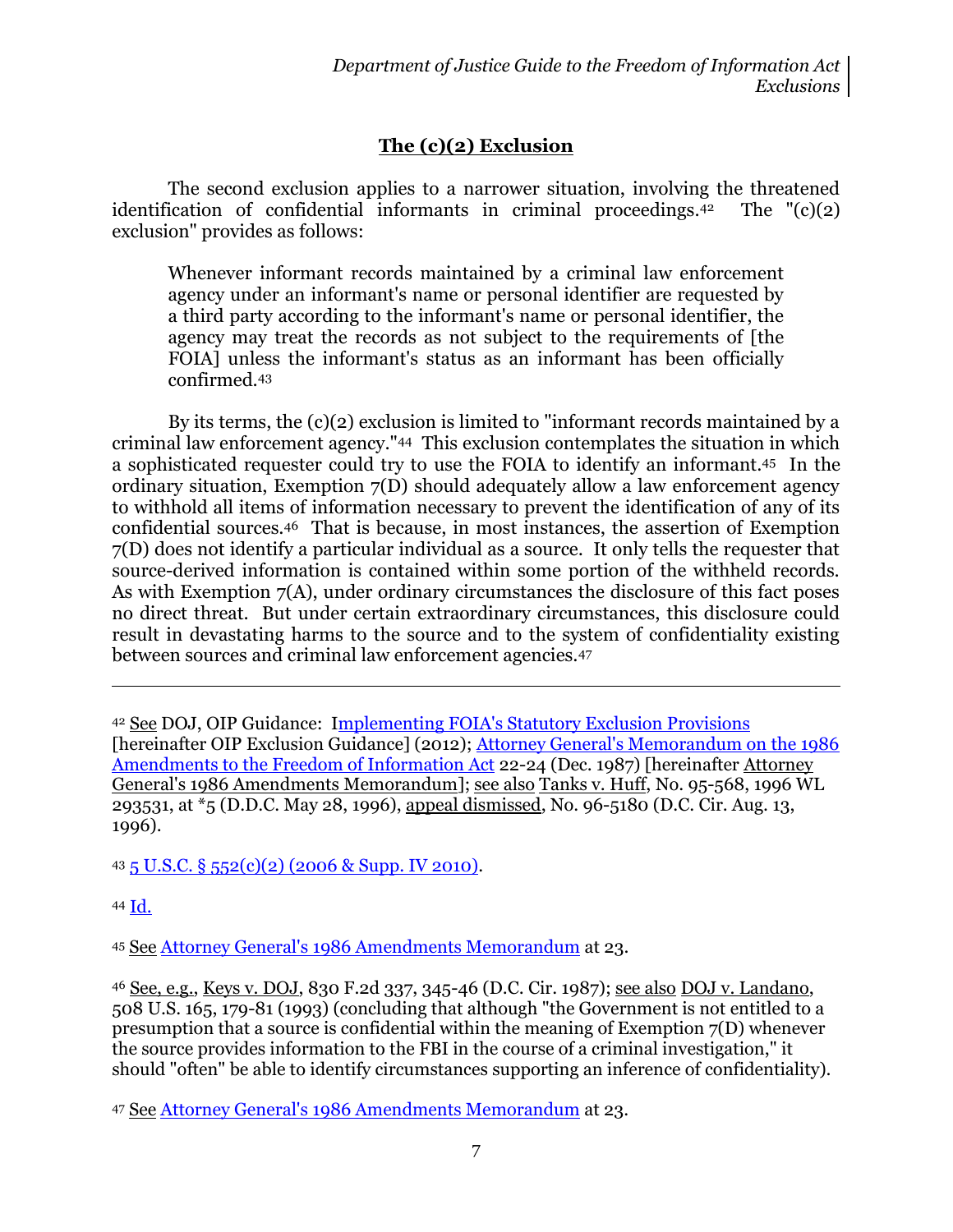One scenario in which the exclusion is likely to be employed is one in which the ringleaders of a criminal enterprise suspect that they have been infiltrated by a source and attempt to use the FOIA to identify that person within their criminal organization by submitting targeted FOIA requests for the records of these suspected sources.48 Such requests would normally trigger a "Glomar" response, in which the agency would advise the requester that it can neither confirm nor deny the existence of law enforcement records on third parties pursuant to Exemption  $7(C)$  of the FOIA, 49 thus adequately protecting any of the third parties who may actually be confidential sources.50 This response will not be available, however, if the ringleaders force all participants in the criminal venture to execute privacy waivers authorizing disclosure of their files in response to third-party requests.<sup>51</sup> Absent the (c)(2) exclusion, a law enforcement agency could effectively be forced to acknowledge that a third party is considered to be a confidential source through the very invocation of Exemption  $7(D)$ .<sup>52</sup> Likewise, if a FOIA requester seeks informant records for a deceased person, Exemption 7(C) cannot be used to protect such records, but the (c)(2) exclusion could potentially be used to prevent the release of the existence of informant records about that deceased individual, although the two courts that have opined on this issue reached differing conclusions. 53

<sup>48</sup> See [id.](http://www.justice.gov/oip/86agmemo.htm)

l

<sup>49</sup> See [5 U.S.C. § 552\(b\)\(7\)\(C\).](http://www.justice.gov/oip/amended-foia-redlined-2010.pdf)

 $52$  See [id.;](http://www.justice.gov/oip/86agmemo.htm) Tanks, 1996 WL 293531, at  $*$ 5-6 (noting that purpose of (c)(2) exclusion is to "protect against the possible use of the FOIA to discover the identities of confidential informants" by placing law enforcement agency in "untenable position of having to respond [with an assertion of Exemption 7(D)] to a valid FOIA request directly targeted at a named informant's files") (dictum).

<sup>53</sup> Compare Memphis Publ'g Co. v. FBI, No. 10-1878, 2012 WL 269900, at \*8-9 (D.D.C. Jan. 31, 2012) (expressing skepticism with plaintiff's argument that the (c)(2) exclusion "applies only to a narrow set of circumstances involving living individuals, cooperating in narcotics or organized crime investigations," where compliance with a FOIA request for the informant records "could endanger the integrity of an investigation or the safety of an informant[,]" noting that "the (c)(2) exclusion as written does not contain any of the limitations that plaintiffs ask the court to read into the statute [and instead] it applies 'whenever' informant records are requested in a certain manner.") (dictum), with Tanks 1996 WL 293531, at \*5-6 (noting that the (c)(2) exclusion "is reserved for circumstances in which a confidential source is compelled by the criminal organization with which he is associated to surrender his privacy interests [for purposes of making a first-party FOIA request]," placing a law enforcement agency "in the untenable position of having to respond to a valid FOIA request directly targeted at a named informant's files") (dictum).

<sup>50</sup> See [Attorney General's 1986 Amendments Memorandum](http://www.justice.gov/oip/86agmemo.htm) at 23. <sup>51</sup> See [id.](http://www.justice.gov/oip/86agmemo.htm)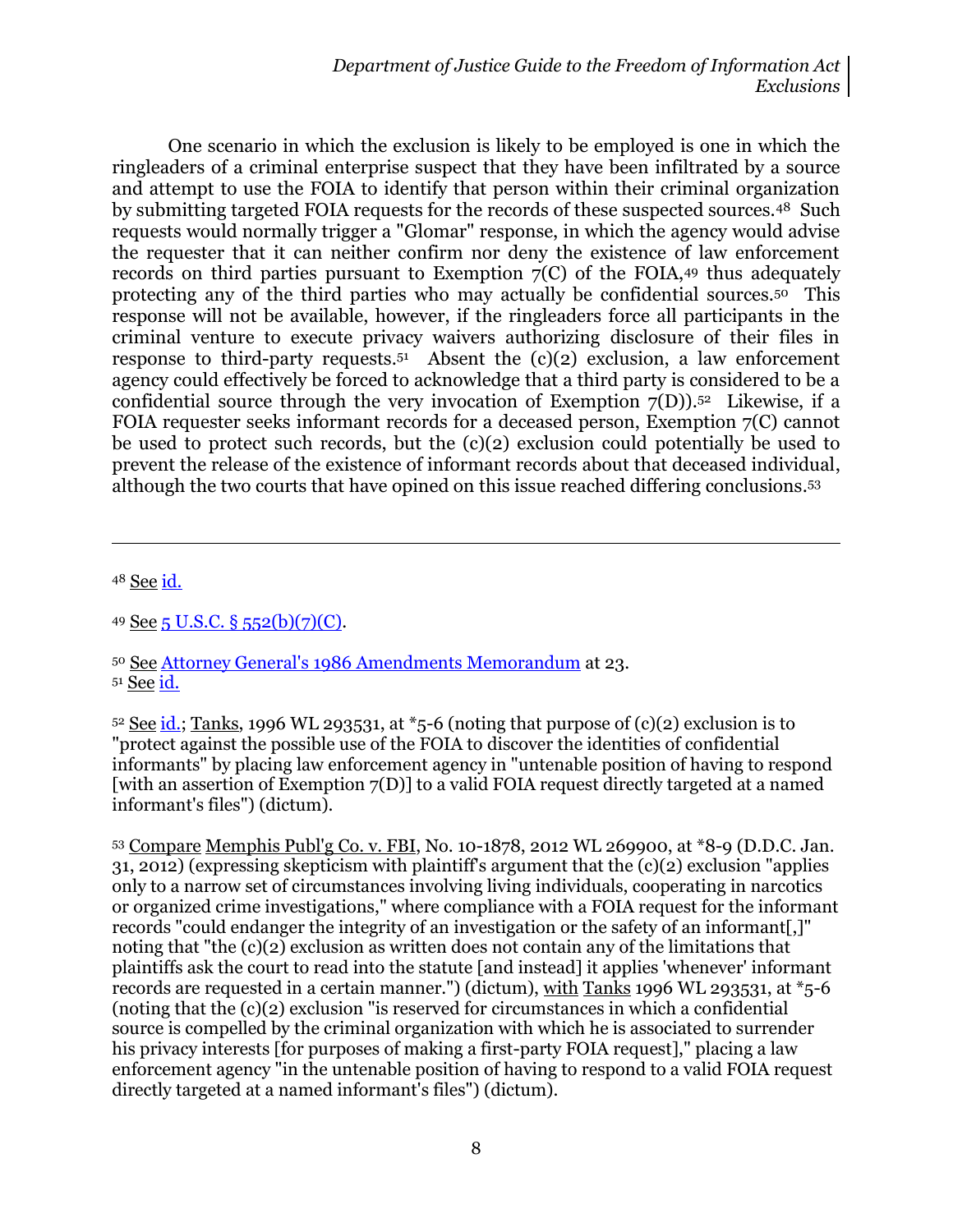The (c)(2) exclusion is principally intended to permit an agency to escape the necessity of giving a response that would be tantamount to identifying a named party as a law enforcement source.54 Any criminal law enforcement agency is authorized to treat such requested records, within the extraordinary context of such a FOIA request, as "not subject to the requirements of [the FOIA]." <sup>55</sup> As with the (c)(1) exclusion, the agency would have "no obligation to acknowledge the existence of such records in response to such request."<sup>56</sup>

By its terms, the exclusion simply becomes inapplicable if and when the individual's status as a source has been officially confirmed.57 In one recent decision, the District Court for the District of Columbia found that the agency "officially confirmed" an individual's status as an informant for purposes of the (c)(2) exclusion even though the disclosure of that fact was inadvertent.58 In so holding, the court expressly stated that its ruling was based on the unique circumstances of the case,<sup>59</sup> and

55 See 5 U.S.C.  $\S$  [552\(c\)\(2\).](http://www.justice.gov/oip/amended-foia-redlined-2010.pdf)

l

<sup>56</sup> S. Rep. No. 98-221, at 25 (1983).

<sup>57</sup> See 5 U.S.C. § [552\(c\)\(2\);](http://www.justice.gov/oip/amended-foia-redlined-2010.pdf) ACLU of Mich. [v. FBI, 734 F.3d 460, 471](http://blogs.justice.gov/court-decisions/archives/892) (6th Cir. 2013) (dictum) (stating that "Congress intended that agencies must acknowledge the existence of documents responsive to a request about an 'officially confirmed' informant, although ultimately disclosure may be precluded by [particular FOIA exemptions]"); Gonzalez v. FBI, No. 99-5789, slip op. at 18 (E.D. Cal. Aug. 11, 2000) (recognizing that subsection (c)(2) "requires an agency to treat the records as subject to the requirements of [the FOIA] if the informant's status as an informant has been officially confirmed"), aff'd, 14 F. App'x 916 (9th Cir. 2001); Valencia-Lucena v. DEA, No. 99-0633, slip op. at 8 (D.D.C. Feb. 8, 2000) (concluding that "[subs]ection  $(c)(2)$  is irrelevant to the resolution of this action" because the subject's status as an informant was "officially confirmed at [the requester's] criminal trial"); Tanks, 1996 WL 293531, at \*5 (holding that "given the fact that the status of [the subjects] as government informants in Plaintiff's case is confirmed, the (c)(2) exclusion simply has no bearing on the instant case").

<sup>58</sup> See Memphis Publ'g Co., 2012 WL 269900, at \*9 (noting that, despite agency's claim of inadvertence, records were released as part of agency's official response to FOIA request, and were released again when they were filed as exhibits with court).

<sup>59</sup> See id. at 10-13 (observing that even if release was inadvertent, release involved matters of great historical public interest where harm from official confirmation would not be bodily harm but embarrassment or stigma to surviving family; further noting agency's lack of care in processing documents, failure to attempt to remedy inadvertent disclosure, and failure to file in camera declaration with court when plaintiff first raised exclusion issue).

<sup>54</sup> See [Attorney General's 1986 Amendments Memorandum](http://www.justice.gov/oip/86agmemo.htm) at 23-24; Tanks, 1996 WL 293531, at  $*6$  (stating that "[t]he (c)(2) exclusion is principally intended to permit an agency to avoid giving a response that would identify a named party as a source" (citing [Attorney](http://www.justice.gov/oip/86agmemo.htm)  [General's 1986 Amendments Memorandum](http://www.justice.gov/oip/86agmemo.htm) at 23)).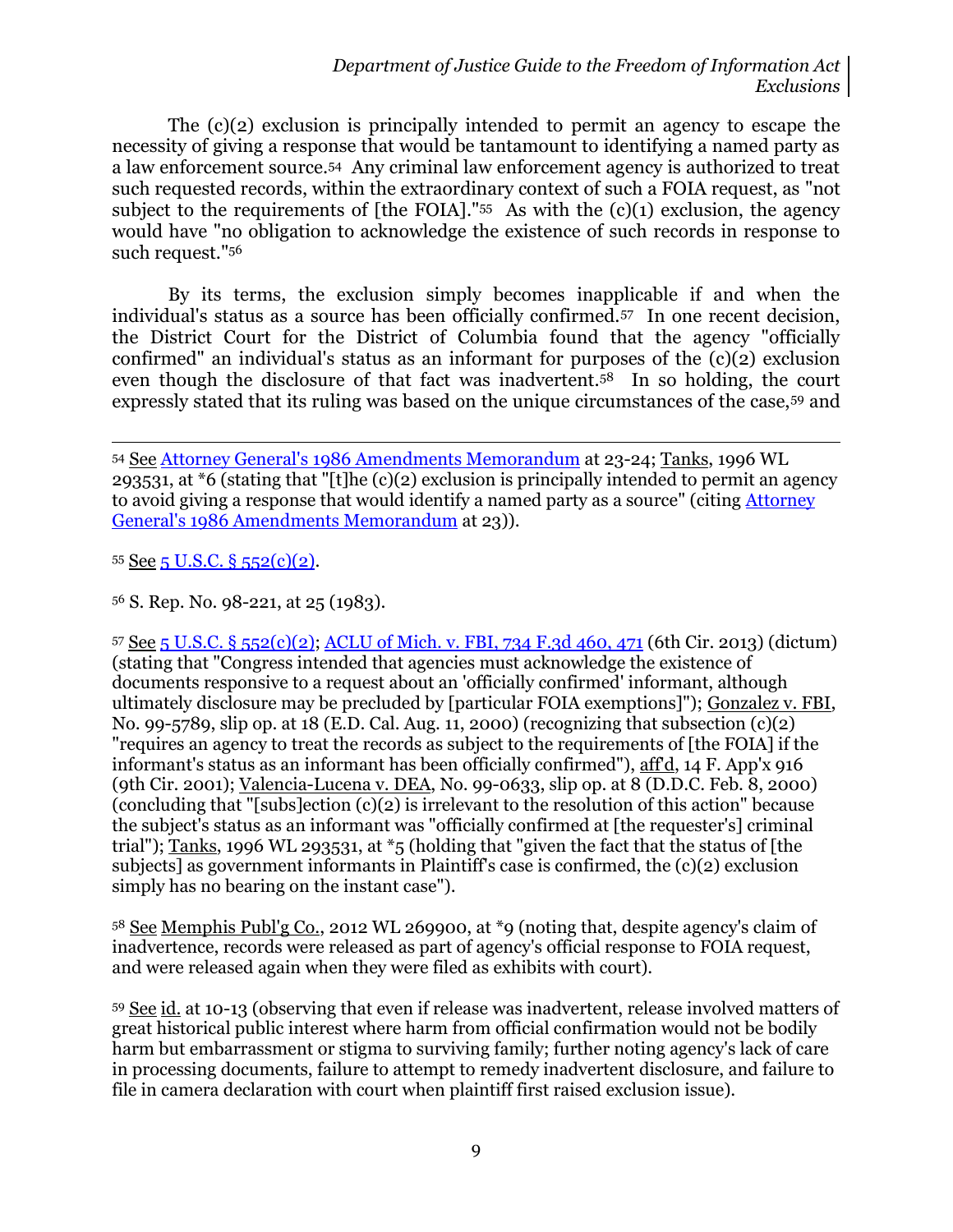cautioned that its ruling should not be construed as "establish[ing] a general principle that inadvertent disclosure will always constitute official confirmation."60 Conversely, in a recent decision by the District Court for the Eastern District of Louisiana, the court found that an individual had not been "officially confirmed" as a source for purposes of the (c)(2) exclusion.<sup>61</sup> The court found that "official confirmation" of a source's status in a different case is not relevant to whether the (c)(2) exclusion can be applied in the case before it.<sup>62</sup>

Courts have held that even when a source has been "officially confirmed," a law enforcement agency is not thereby obligated to confirm the existence of any specific records regarding that source.<sup>63</sup> Thus, courts have not viewed the  $(c)(2)$  exclusion as automatically requiring disclosure of source-related information once a source has been

 $\overline{a}$ 

 $62$  [Id.](http://blogs.justice.gov/court-decisions/archives/484) ("Any purported confirmation of [the subject's] status as an informant as to [a] different] case is of no moment as to this case.").

<sup>60</sup> Id. at 13.

<sup>61</sup> See [Rahim v. FBI, No. 11-2850, 2013 U.S. Dist. LEXIS 76818,](http://blogs.justice.gov/court-decisions/archives/484) at \*40 (E.D. La. May 31, 2013) (finding that plaintiff failed to present any evidence that alleged source's status as an informant was "officially confirmed").

 $63$  See Gonzalez, No. 99-5789, slip op. at 18 (E.D. Cal. Aug. 11, 2000) (finding that "nowhere within [subsection (c)(2)] does it state that the privacy exemptions found at subsections (b)(6) and (b)(7) are invalidated because a person is a confirmed informant"); Valencia-Lucena, No. 99-0633, slip op. at 8 (D.D.C. Feb. 8, 2000) (rejecting plaintiff's argument that when subsection (c)(2) does not apply, because subject is known DEA informant, FBI is barred from asserting "Glomar" response for any FBI records); Tanks, 1996 WL 293531, at \*5-6 (holding that because "it is undisputed that the two subjects" of request were government informants in plaintiff's trial, no claim of subsection (c)(2) would have been appropriate, and yet, it still was appropriate to assert "Glomar" response for any possible unrelated law enforcement records).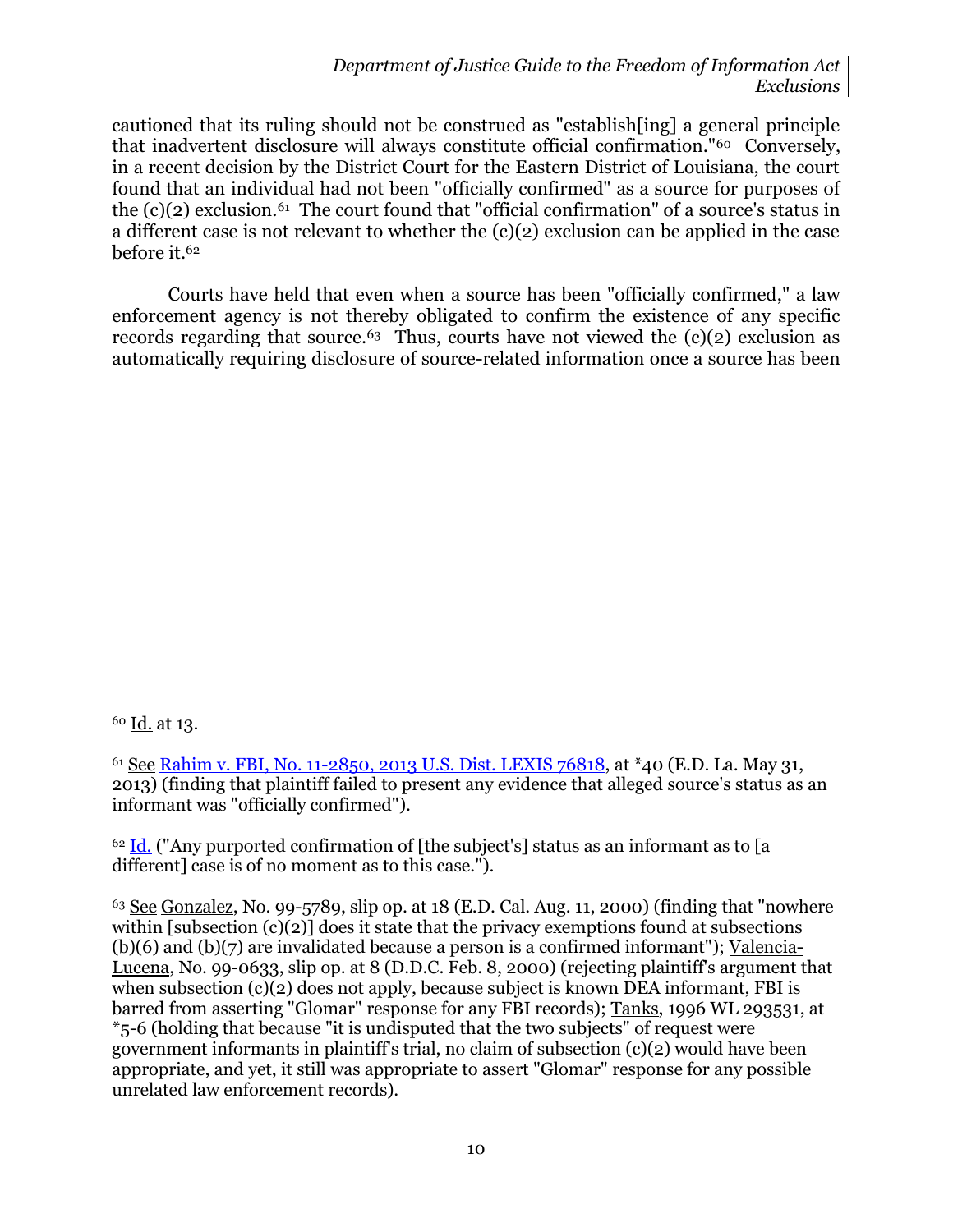officially confirmed, <sup>64</sup> so long as such information may properly be protected under a FOIA exemption.<sup>65</sup>

When a criminal law enforcement agency determines that the  $(c)(2)$  exclusion applies, it should consult with the Office of Information Policy to ensure that all aspects of the request, the potentially excludable records, and the relevant legal standards are fully analyzed before the agency invokes the  $(c)(2)$  exclusion.<sup>66</sup> As discussed below, any agency component that maintains criminal law enforcement records should have a standard notification about the existence of exclusions in all of their response letters and can respond to the remainder of the request in the usual way.<sup>67</sup>

### **The (c)(3) Exclusion**

The third of these special record exclusions pertains only to certain law enforcement records that are maintained by the FBI. $68$  The  $\degree$ (c)(3) exclusion $\degree$  provides as follows:

 $\overline{a}$ <sup>64</sup> See Benavides v. DEA, 968 F.2d 1243, 1248 (D.C. Cir. 1992) ("There is no evidence that Congress intended subsection (c)(2) to repeal or supersede the other enumerated FOIA exemptions or to require disclosure whenever the informant's status has been officially confirmed."), modified on other grounds, 976 F.2d 751, 753 (D.C. Cir. 1992); Memphis Publ'g Co., 2012 WL 269900, at \*13 (clarifying that court's determination that exclusion is inapplicable does not mean that agency must produce records, but merely that agency must review informant file and then withhold or release records as appropriate under FOIA); cf. Valencia-Lucena, No. 99-0633, slip op. at 8-9 (D.D.C. Feb. 8, 2000) (holding that once subsection (c)(2) was rendered inapplicable by official confirmation of source's status as DEA source, FBI appropriately relied on Exemptions 6 and 7(C) to "Glomar" existence of any FBI records).

<sup>65</sup> ACLU [of Mich., 734 F.3d](http://blogs.justice.gov/court-decisions/archives/892) at 471 ("[C]ourts have concluded that Congress intended that agencies must acknowledge the existence of documents responsive to a request about an 'officially confirmed' informant, although ultimately disclosure may be precluded by [particular FOIA exemptions]"); Benavides, 968 F.2d at 1248 ("The legislative history suggests, in fact, that Congress intended to permit the DEA to withhold documents under 7(C) and 7(D), even if the agency must, under subsection (c)(2), acknowledge their existence."); Tanks, 1996 WL 293531, at  $*6$  ("Accepting the status of [two named] individuals] as government informants, the FBI explained why disclosure of any information in its files unrelated to the Plaintiff and his prosecution would constitute an unwarranted invasion of personal privacy pursuant to Exemption  $7(C)$ ,  $5$  U.S.C.  $§ 552(b)(7)(C)$ .").

<sup>66</sup> See [OIP Exclusion Guidance.](http://www.justice.gov/oip/foiapost/2012foiapost9.html)

<sup>67</sup> See [id.](http://www.justice.gov/oip/foiapost/2012foiapost9.html)

<sup>68</sup> See [Attorney General's Memorandum on the 1986 Amendments to the Freedom of](http://www.justice.gov/oip/86agmemo.htm)  [Information Act](http://www.justice.gov/oip/86agmemo.htm) 24-27 (Dec. 1987) [hereinafter Attorney General's 1986 Amendments Memorandum].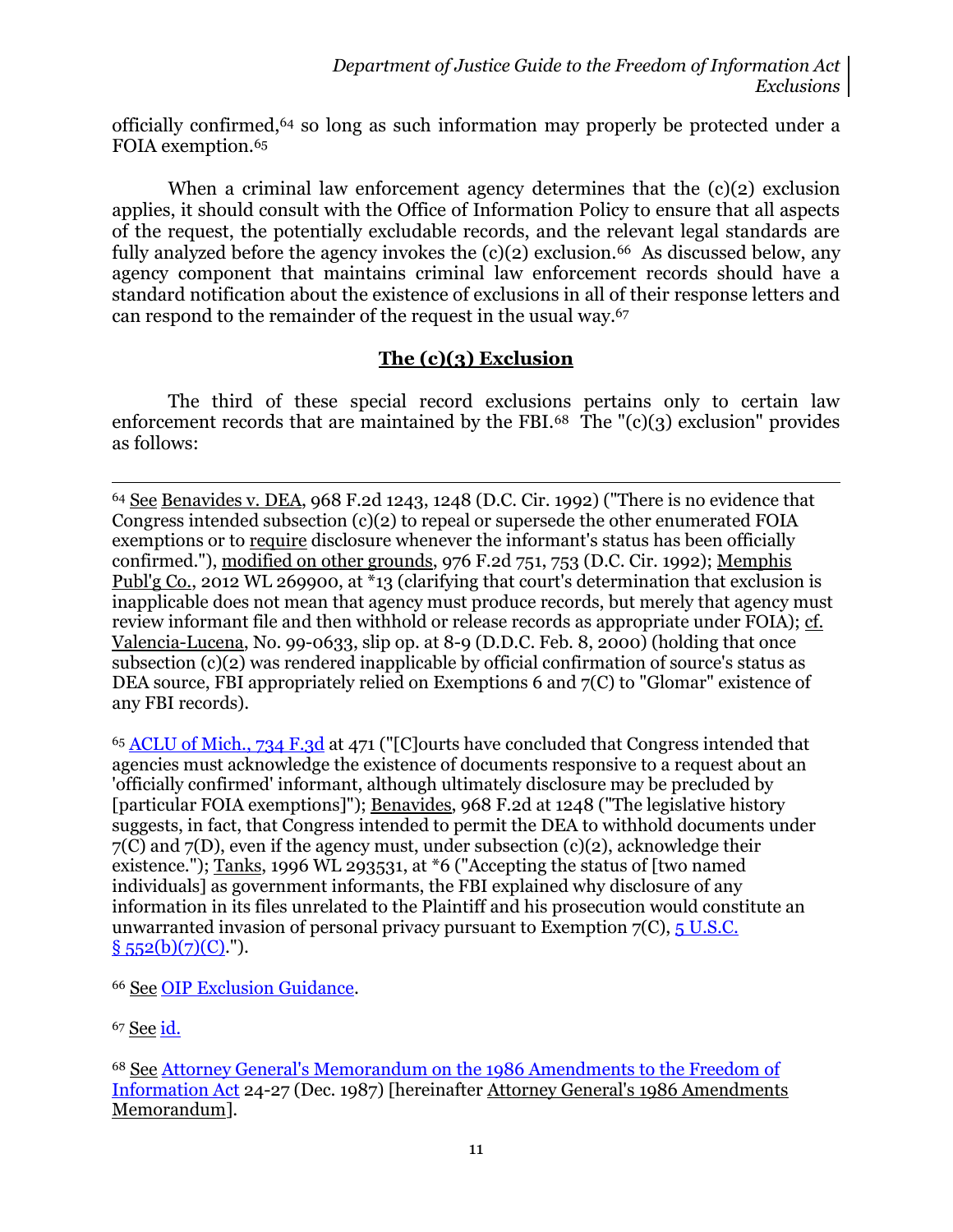Whenever a request is made which involves access to records maintained by the Federal Bureau of Investigation pertaining to foreign intelligence or counterintelligence, or international terrorism, and the existence of the records is classified information as provided in [Exemption 1], the Bureau may, as long as the existence of the records remains classified information, treat the records as not subject to the requirements of [the FOIA].<sup>69</sup>

This exclusion recognizes the exceptional sensitivity of the FBI's activities in the areas of foreign intelligence, counterintelligence, and international terrorism, as well as the fact that the classified files of these activities can be particularly vulnerable to targeted FOIA requests.70 Sometimes, within the context of a particular FOIA request, the very fact that the FBI does or does not hold any records on a specified person or subject can itself be a sensitive fact, properly classified in accordance with the applicable executive order on the protection of national security information<sup> $71$ </sup> and protectible under FOIA Exemption  $1.72$  There can be situations, however, where the mere invocation of Exemption 1 to withhold such information can provide information to the requester which would have an extremely adverse effect on the government's interests.<sup>73</sup>

Congress took cognizance of this through the  $(c)(3)$  exclusion, in which it authorizes the FBI to protect itself against such harm in connection with any of its records pertaining to "foreign intelligence, or counterintelligence, or international terrorism."74 The third exclusion applies to those situations where, in the context of a particular request, the very existence or nonexistence of responsive records is itself a classified fact. <sup>75</sup> By the terms of this provision, the excluded records may be treated as "not subject to the requirements of [the FOIA]" so long as their existence, within the context of the request, "remains classified information."<sup>76</sup>

<sup>73</sup> See [Attorney General's 1986 Amendments Memorandum](http://www.justice.gov/oip/86agmemo.htm) at 25.

 $74\overline{5}$  U.S.C. §  $552(c)(3)$ .

 $\overline{a}$ 

<sup>75</sup> See [id.;](http://www.justice.gov/oip/amended-foia-redlined-2010.pdf) see also [Attorney General's 1986 Amendments Memorandum](http://www.justice.gov/oip/86agmemo.htm) at 25 n.44 (addressing overlap with subsection  $(c)(1)$ ).

 $76$  5 U.S.C. § [552\(c\)\(3\).](http://www.justice.gov/oip/amended-foia-redlined-2010.pdf)

 $69\overline{5}$  U.S.C. §  $552(c)(3)$  (2006 & Supp. IV 2010).

<sup>70</sup> See Attorney General's 1986 [Amendments Memorandum](http://www.justice.gov/oip/86agmemo.htm) at 25.

<sup>71</sup> See [Exec. Order No. 13,526,](http://www.gpo.gov/fdsys/pkg/CFR-2010-title3-vol1/xml/CFR-2010-title3-vol1-eo13526.xml) 3 C.F.R. 298 (2010).

<sup>72</sup> See 5 U.S.C. § [552\(b\)\(1\);](http://www.justice.gov/oip/amended-foia-redlined-2010.pdf) see also [Attorney General's 1986 Amendments Memorandum](http://www.justice.gov/oip/86agmemo.htm) at 25.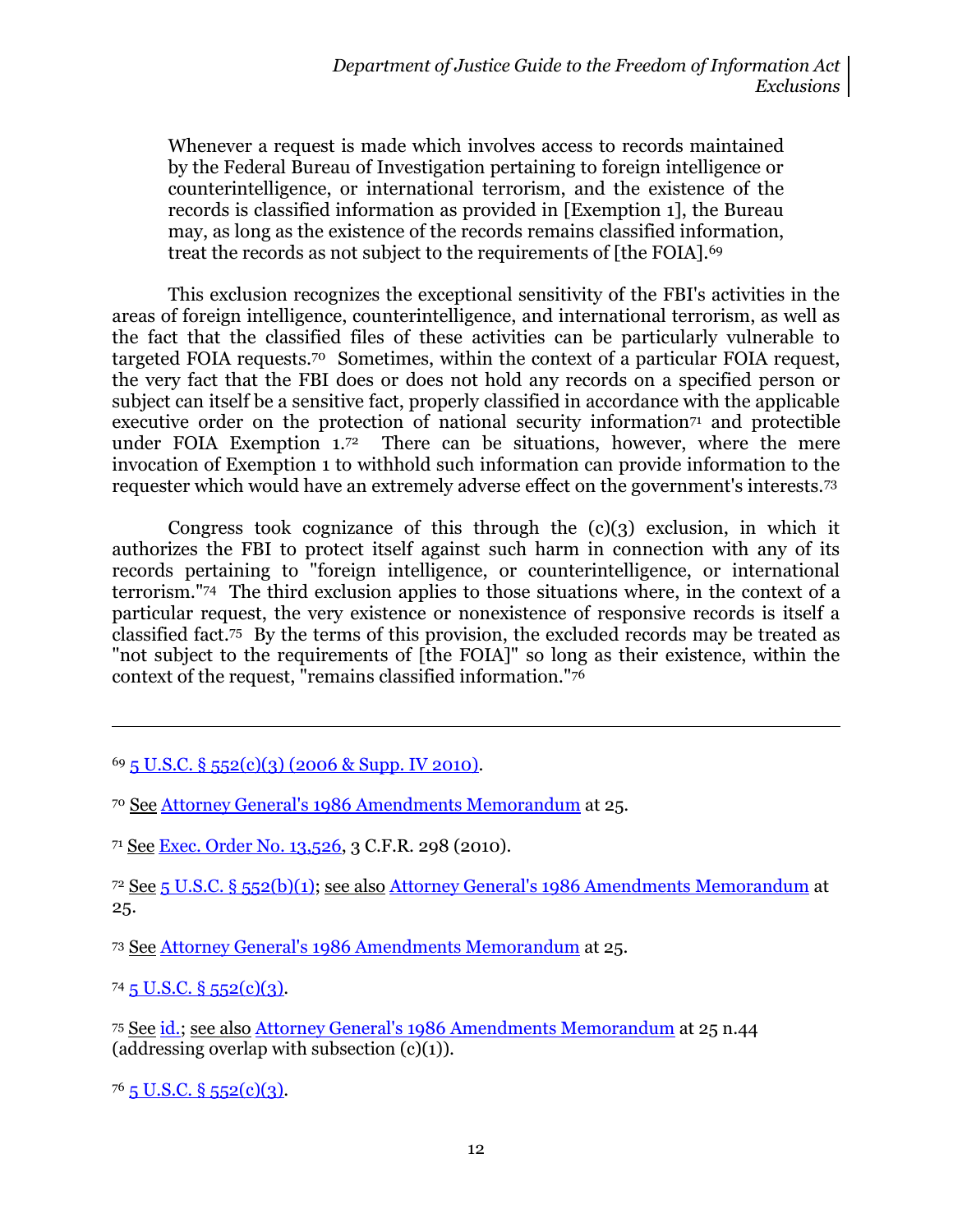Additionally, it should be noted that while the statute refers to records maintained by the FBI, exceptional circumstances could possibly arise in which it would be appropriate for another component of the Department of Justice or another federal agency to invoke this exclusion jointly on a derivative basis as well.77 Such a situation could occur where information in records of another component or agency is derived from FBI records which fully qualify for  $(c)(3)$  exclusion protection.<sup>78</sup> In such extraordinary circumstances, the agency processing the derivative information should consult with the FBI regarding the possible joint invocation of the exclusion in order to avoid a potentially damaging inconsistent response.<sup>79</sup>

Notably, in the single reported case in which a plaintiff alleged that an agency improperly excluded records on the basis of the (c)(3) exclusion, the court upheld the agency's action without confirming whether the exclusion was used or not.<sup>80</sup>

#### **Procedural Considerations**

Several procedural considerations regarding the implementation and operation of these special record exclusions should be noted. When an agency reaches the judgment that it is necessary to employ an exclusion, it should do so as a specific official determination that is reviewed carefully by appropriate supervisory agency officials.<sup>81</sup> In addition, as noted above, the Department of Justice's recently issued guidance on implementation of the exclusion provisions states that agencies contemplating the possible use of an exclusion "should consult first with the Office of Information Policy."82 Furthermore, the particular records covered by an exclusion action should be concretely and carefully identified and segregated from any responsive records that are to be processed according to ordinary procedures.<sup>83</sup>

 $\overline{\phantom{a}}$ <sup>77</sup> See [Attorney General's 1986 Amendments Memorandum](http://www.justice.gov/oip/86agmemo.htm) at 25 n.45 (explaining that although this exclusion was created primarily for use by the FBI, "it is conceivable that records derived from such FBI records might be maintained elsewhere, potentially in contexts in which the harm sought to be prevented by this exclusion is no less threatened").

<sup>78</sup> See [id.](http://www.justice.gov/oip/86agmemo.htm)

<sup>79</sup> See [id.](http://www.justice.gov/oip/86agmemo.htm)

<sup>80</sup> See ACLU of Mich. [v. FBI, 734 F.3d 460, 472](http://blogs.justice.gov/court-decisions/archives/892) (6th Cir. 2013) (affirming district court's finding that, if agency used  $(c)(3)$  exclusion, its use "was and remains amply justified," but refusing to confirm or deny whether in fact such exclusion was used).

<sup>81</sup> See [Attorney General's Memorandum on the 1986 Amendments to the Freedom of](http://www.justice.gov/oip/86agmemo.htm)  [Information Act](http://www.justice.gov/oip/86agmemo.htm) 27 (Dec. 1987) [hereinafter Attorney General's 1986 Amendments Memorandum].

<sup>82</sup> See DOJ, OIP Guidance: [Implementing FOIA's Statutory Exclusion Provisions](http://www.justice.gov/oip/foiapost/2012foiapost9.html) [hereinafter OIP Exclusion Guidance] (2012).

<sup>83</sup> See [Attorney General's 1986 Amendments Memorandum](http://www.justice.gov/oip/86agmemo.htm) at 27.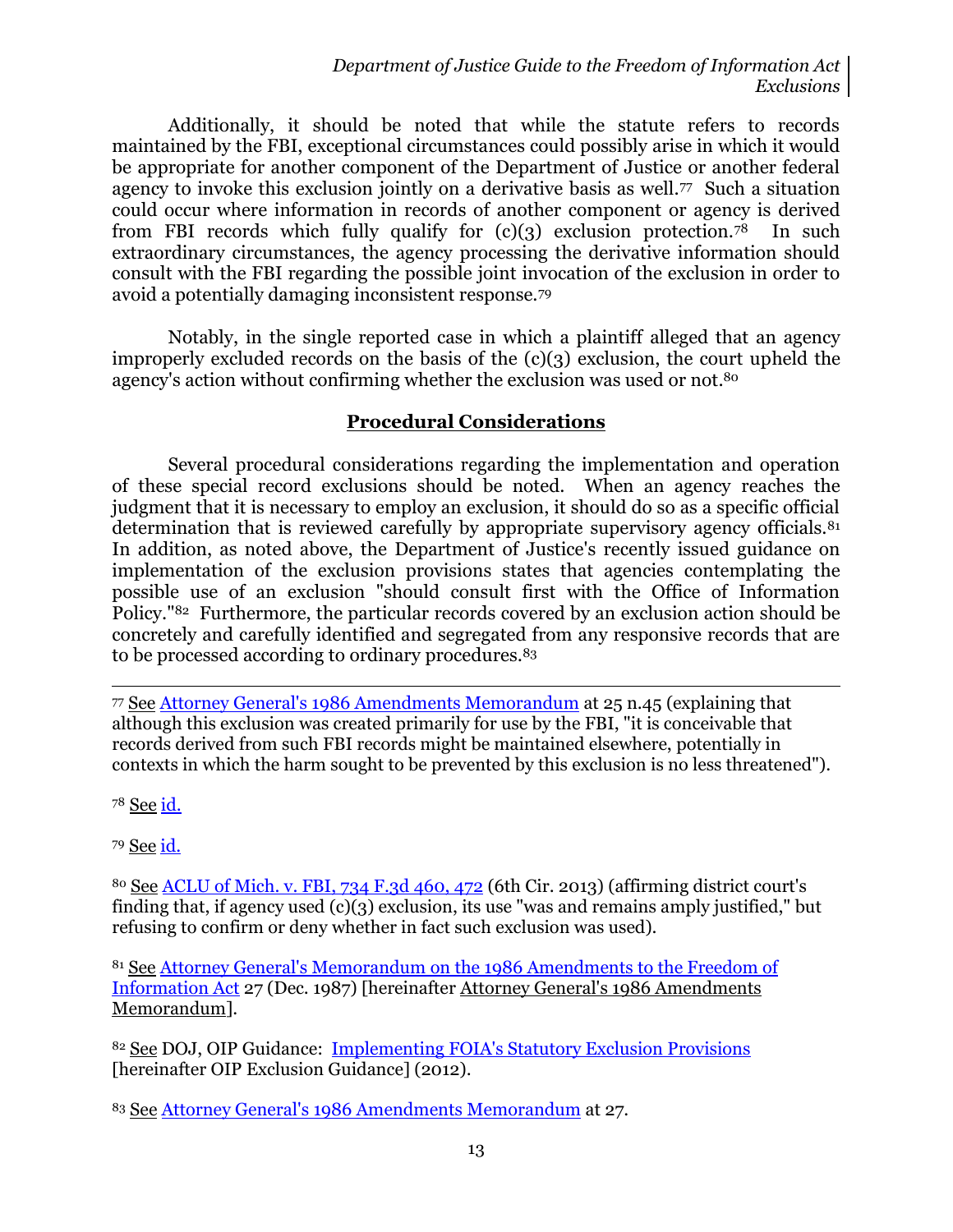In an effort "to bring greater accountability and transparency" to this process, the Department of Justice's newly issued exclusion guidance requires that any FOIA response made by an agency component that maintains criminal law enforcement records should specifically advise the requester that the FOIA excludes certain categories of records from its provisions. <sup>84</sup> It should further advise the requester that the response only addresses those records that are subject to the FOIA.85 To prevent disclosure of the fact that an exclusion was invoked in any particular case while ensuring that requesters are made aware of the exclusions generally, this notification should be provided in every FOIA response made by the agency component, whether or not an exclusion was actually invoked in a particular instance.<sup>86</sup> The text of this newly required notification is as follows: "For your information, Congress excluded three discrete categories of law enforcement and national security records from the requirements of the FOIA. See 5 U.S.C.  $\S$  552(c) (2006 & Supp. IV 2010). This response is limited to those records that are subject to the requirements of the FOIA. This is a standard notification that is given to all our requesters and should not be taken as an indication that excluded records do, or do not, exist."<sup>87</sup>

This new notification requirement will place requesters on notice regarding three important facts: 1) the existence of the three statutory exclusions; 2) the fact that excluded records are not subject to the FOIA's requirements; and 3) the fact that any excluded records "are not part of the response being provided by the agency."<sup>88</sup>

The new exclusion guidance also requires that agencies publicly report the number of times that exclusions were employed by the agency during each fiscal year.<sup>89</sup> This new reporting requirement is part of the Chief FOIA Officer submitted annually by each agency.<sup>90</sup>

Lastly, the new exclusion guidance requires agencies to provide greater transparency regarding the government's use of exclusions by ensuring that all agency websites contain a description of each of the three statutory exclusions.<sup>91</sup> This ensures

<sup>85</sup> See [id.](http://www.justice.gov/oip/foiapost/2012foiapost9.html)

 $\overline{\phantom{a}}$ 

- <sup>86</sup> See [id.](http://www.justice.gov/oip/foiapost/2012foiapost9.html)
- <sup>87</sup> [Id.](http://www.justice.gov/oip/foiapost/2012foiapost9.html)
- <sup>88</sup> [Id.](http://www.justice.gov/oip/foiapost/2012foiapost9.html)
- <sup>89</sup> [Id.](http://www.justice.gov/oip/foiapost/2012foiapost9.html)
- <sup>90</sup> [Id.](http://www.justice.gov/oip/foiapost/2012foiapost9.html)
- $91 \underline{Id.}$  $91 \underline{Id.}$  $91 \underline{Id.}$

<sup>84</sup> See [OIP Exclusion Guidance.](http://www.justice.gov/oip/foiapost/2012foiapost9.html)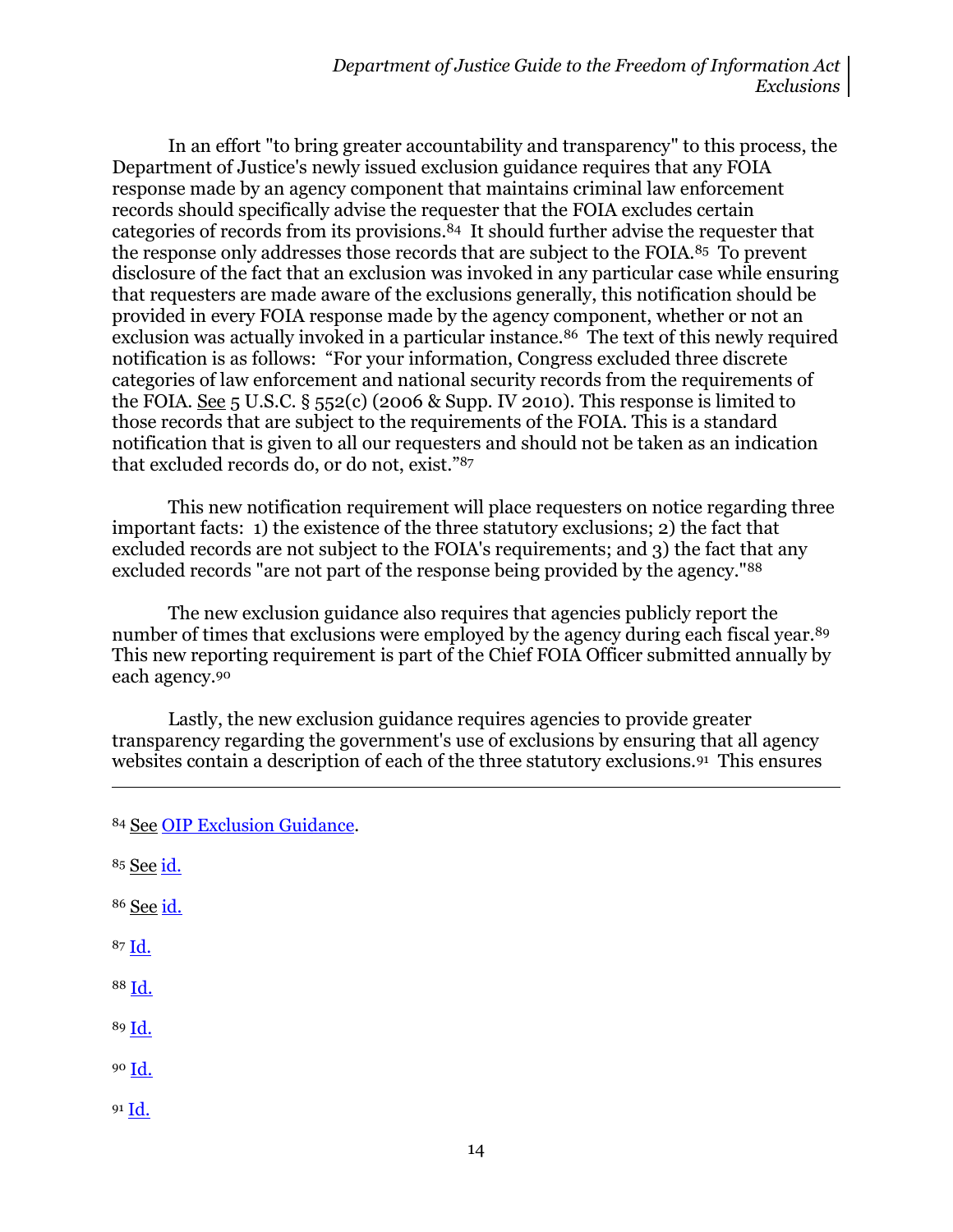that any requester who reviews an agency's website before making a FOIA request will be placed on notice regarding the existence of the statutory exclusions.<sup>92</sup>

Agencies should prepare in advance a uniform procedure to handle administrative appeals and court challenges that seek review of the possibility that an exclusion was employed in a given case.93 In responding to administrative appeals, agencies should accept any clear request for administrative appellate review of the possible use of an exclusion and specifically address it in evaluating and responding to the appeal.<sup>94</sup>

In the exceptional case in which an exclusion was in fact invoked, the appellate review authority should examine the correctness of that action and come to a judgment as to the exclusion's continued applicability as of that time.95 In the event that an exclusion is found to have been improperly employed or to be no longer applicable, the appeal should be remanded for prompt conventional processing of all formerly excluded records, with the requester advised accordingly.96 When it is determined either that an exclusion was properly employed or that, as in the overwhelming bulk of cases, no exclusion was used, the result of the administrative appeal should be, by all appearances, the same: The requester should be specifically advised that this aspect of his appeal was reviewed and found to be without merit.<sup>97</sup>

Such administrative appeal responses, of course, necessarily must be stated in such a way that does not indicate whether an exclusion was in fact invoked.<sup>98</sup> Moreover, in order to preserve the exclusion mechanism's effectiveness, requesters who inquire in any way whether an exclusion has been used should routinely be advised that it is the

<sup>92</sup> [Id.](http://www.justice.gov/oip/foiapost/2012foiapost9.html)

 $\overline{a}$ 

<sup>93</sup> See generally [Attorney General's 1986 Amendments Memorandum](http://www.justice.gov/oip/86agmemo.htm) at 27-29.

94 See [Attorney General's 1986 Amendments Memorandum](http://www.justice.gov/oip/86agmemo.htm) at 29 (superseded in part by FOIA Update, [Vol. XII, No. 2,](http://www.justice.gov/oip/foia_updates/Vol_XII_2/page2.htm) at 5 (noting that in wake of Oglesby decision "no records" responses constitute adverse determinations for which agencies must provide administrative appeal rights)).

95 See [id.](http://www.justice.gov/oip/86agmemo.htm) at 28.

<sup>96</sup> See [id.;](http://www.justice.gov/oip/86agmemo.htm) see also Barnard v. DHS, 598 F. Supp. 2d 1, 4 n.4 (D.D.C. 2009) (noting that agency initially applied (c)(1) exclusion, but then determined it was no longer applicable and asserted exemptions).

<sup>97</sup> See [Attorney General's 1986 Amendments Memorandum](http://www.justice.gov/oip/86agmemo.htm) at 28-29.

98 See *[id.](http://www.justice.gov/oip/86agmemo.htm)* at 29.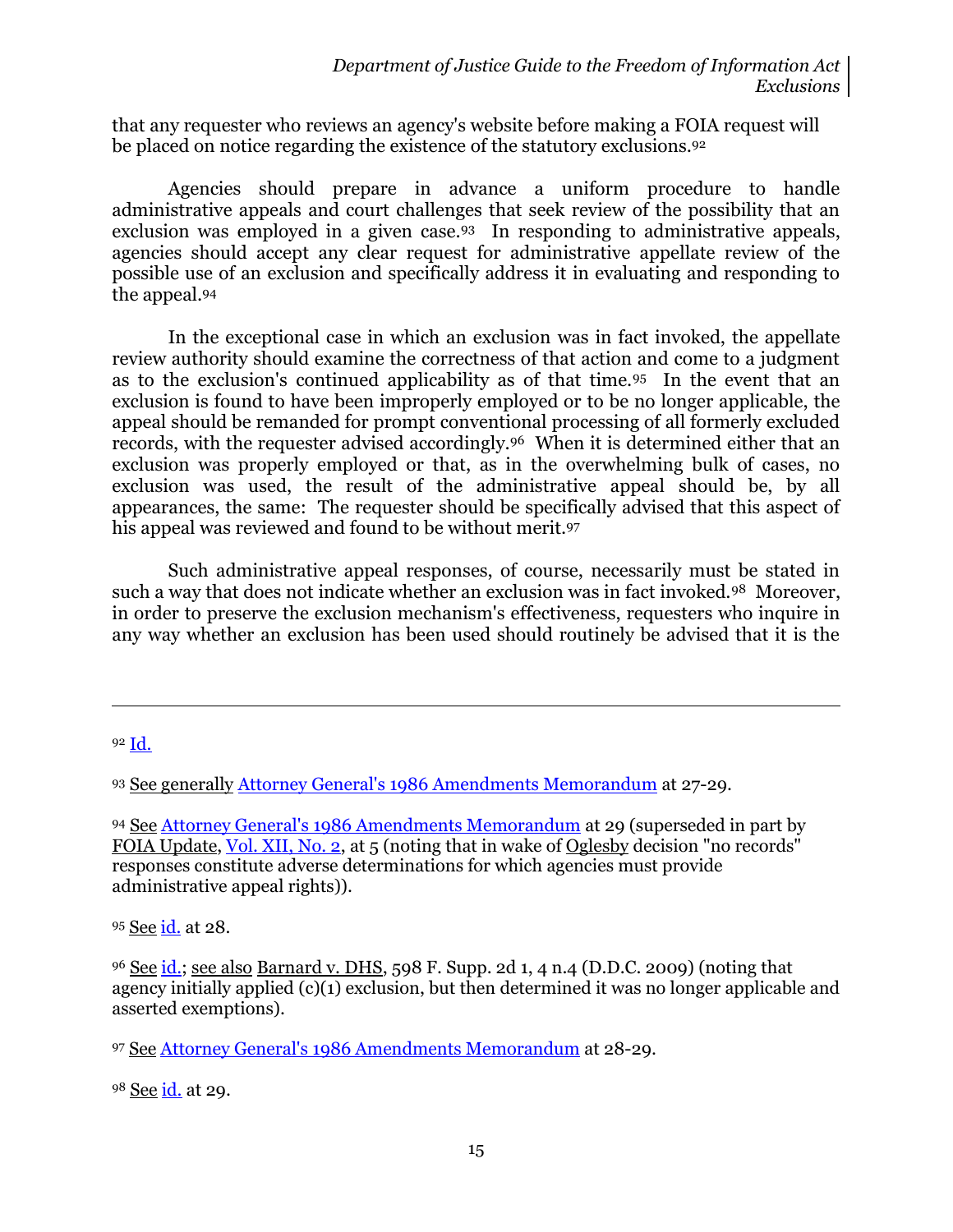agency's standard policy to refuse to confirm or deny that an exclusion was employed in any particular case.<sup>99</sup>

Exclusion issues in court actions must be handled with similarly careful and thoughtful preparation.100 First, it need be recognized that any judicial review of a suspected exclusion determination must of course be conducted ex parte, based upon an in camera court filing submitted directly to the judge.<sup>101</sup> Second, it is essential to the integrity of the exclusion mechanism that requesters not be able to determine whether an exclusion was employed at all in a given case based upon how any case is handled in court.102 Thus, it is critical that the in camera defenses of exclusion issues raised in FOIA cases occur not merely in those cases in which an exclusion actually was employed and is in fact being defended.<sup>103</sup>

99 See [id.](http://www.justice.gov/oip/86agmemo.htm) at 29 & n.52; Steinberg v. DOJ, No. 93-2409, 1997 WL 349997, at \*1 (D.D.C. June 18, 1997) (refusing to "confirm[] or deny[] the existence of any exclusion . . . and conclud[ing] that if an exclusion was invoked, it was and remains amply justified").

<sup>100</sup> See [Attorney General's 1986 Amendments Memorandum](http://www.justice.gov/oip/86agmemo.htm) at 29.

l

<sup>101</sup> See [id.;](http://www.justice.gov/oip/86agmemo.htm) see also, e.g., [Light v. DOJ, No. 12-1660, 2013 WL 3742496,](http://blogs.justice.gov/court-decisions/archives/748) at \*12 (D.D.C. July 17, 2013) (noting that agency properly complied with its exclusion policy by filing ex parte in camera declaration in response to plaintiff's allegation that agency employed exclusion to withhold records from plaintiff); [Rahim v. FBI, No. 11-2850, 2013 U.S. Dist. LEXIS 76818,](http://blogs.justice.gov/court-decisions/archives/484) at \*38-39 (E.D. La. May 31, 2013) (stating that agency "is permitted to file an in camera declaration, which explains either that no exclusion was invoked or that the exclusion was invoked appropriately"); ACLU of N.J. v. DOJ, No. 11-2553, 2012 WL 4660515, at \*5 (D.N.J. Oct. 2, 2012) (noting that if plaintiff alleges that agency invoked exclusion, agency may file in camera declaration explaining that exclusion was properly invoked or was not invoked at all), [aff'd, 733 F.3d 526](http://blogs.justice.gov/court-decisions/archives/1124) (3d Cir. 2013); Steinberg, 1997 WL 349997, at \*1 (approving use of agency in camera declaration where plaintiff "alleged that certain requested information may have been excluded pursuant to [sub]section 552(c)"); cf. Islamic Shura Council of S. Cal. v. FBI, 779 F. Supp. 2d 1114, 1124-25 (C.D. Cal. 2011) (finding that while exclusion provisions allow agencies to withhold records from FOIA requesters without disclosing basis for doing so, agencies cannot withhold such information from courts).

<sup>102</sup> See [Attorney General's 1986 Amendments Memorandum](http://www.justice.gov/oip/86agmemo.htm) at 29.

<sup>103</sup> See [id.;](http://www.justice.gov/oip/86agmemo.htm) see also ACLU of Mich. [v. FBI, 734 F.3d 460, 470-71](http://blogs.justice.gov/court-decisions/archives/892) (6th Cir. 2013) (explaining government's standard litigation practice of using in camera declarations to address allegations of use of FOIA exclusions and importance of handling such claims consistently whether or not agency actually invoked exclusion so that information sought to be protected by exclusion is not inadvertently revealed (citing [Attorney General's 1986 Amendments](http://www.justice.gov/oip/86agmemo.htm)  [Memorandum\)](http://www.justice.gov/oip/86agmemo.htm)); [Light, 2013 WL 3742496,](http://blogs.justice.gov/court-decisions/archives/748) at \*12 ("[I]t is vital to the integrity of the application of exclusions that requesters not be able to deduce whether an exclusion was or was not employed at all in any given case." (quoting agency declaration)).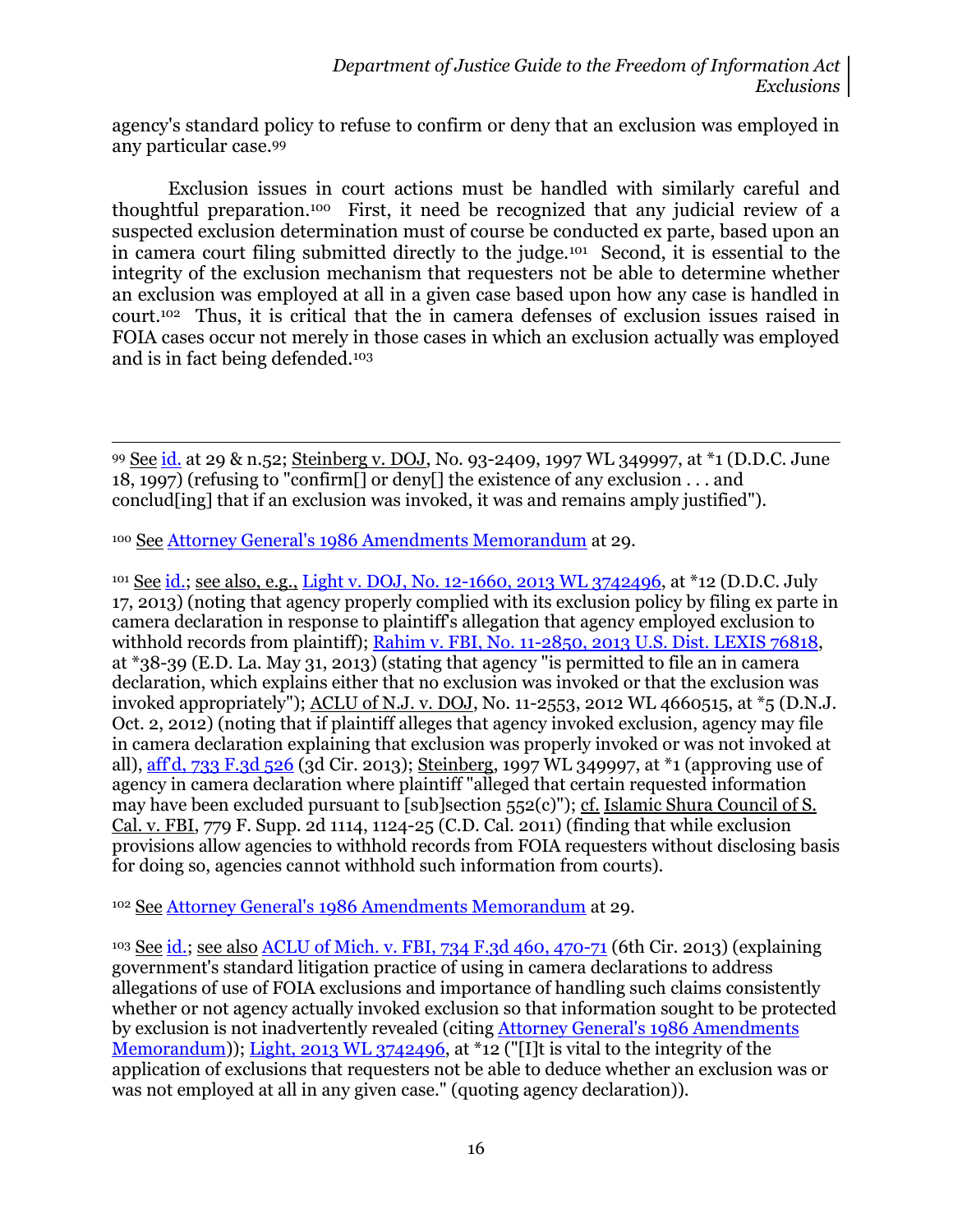#### *Department of Justice Guide to the Freedom of Information Act Exclusions*

Accordingly, it is the government's standard litigation policy in the defense of FOIA lawsuits that, whenever a FOIA plaintiff raises a distinct claim regarding the suspected use of an exclusion, the government will routinely submit an in camera declaration addressing that claim, one way or the other.104 When an exclusion was in fact employed, the correctness of that action will be justified to the court.<sup>105</sup> When an exclusion was not in fact employed, the in camera declaration will state simply that it is being submitted to the court so as to mask whether or not an exclusion is being employed, thus preserving the integrity of the exclusion process overall.106 In either case, the government will of course urge the court to issue a public decision which does not indicate whether it is or is not an actual exclusion case.<sup>107</sup> Such a public decision, like an administrative appeal determination of an exclusion-related request for review, should specify only that a full review of the claim was had and that, if an exclusion was in fact employed, it was, and remains, amply justified.108 In a recently decided case, the

<sup>104</sup> See [Attorney General's 1986 Amendments Memorandum](http://www.justice.gov/oip/86agmemo.htm) at 30; see also, e.g., [ACLU](http://blogs.justice.gov/court-decisions/archives/1124) of [N.J. v. FBI, 733 F.3d 526,](http://blogs.justice.gov/court-decisions/archives/1124) 534 (3d Cir. 2013) (observing that courts have "generally approved" government's practice of filing in camera declaration to address allegation that it employed exclusion in particular case); ACLU [of Mich., 734 F.3d](http://blogs.justice.gov/court-decisions/archives/892) at 470-71 (observing that "'government's standard litigation policy'" is to submit in camera declaration when plaintiff asserts that exclusion was used (quoting [Attorney General's 1986 Amendments](http://www.justice.gov/oip/86agmemo.htm)  [Memorandum\)](http://www.justice.gov/oip/86agmemo.htm)); [Light, 2013 WL 3742496,](http://blogs.justice.gov/court-decisions/archives/748) at \*12 (citin[g Attorney General's 1986](http://www.justice.gov/oip/86agmemo.htm)  [Amendments Memorandum\)](http://www.justice.gov/oip/86agmemo.htm); Steinberg v. DOJ, No. 91-2740, 1993 WL 524528, at \*2 (D.D.C. Dec. 2, 1993) (noting that agency "volunteered an in camera submission related to the allegation of covert reliance on  $\S$  552(c)").

l

<sup>105</sup> See [Attorney General's 1986 Amendments Memorandum](http://www.justice.gov/oip/86agmemo.htm) at 30; see also ACLU [of Mich.,](http://blogs.justice.gov/court-decisions/archives/892)  [734 F.3d](http://blogs.justice.gov/court-decisions/archives/892) at 470-71 (noting that agency's standard practice is to use in camera declaration to address plaintiff's claim that exclusion was used (citing [Attorney General's 1986](http://www.justice.gov/oip/86agmemo.htm)  [Amendments Memorandum\)](http://www.justice.gov/oip/86agmemo.htm)); [Light, 2013 WL 3742496,](http://blogs.justice.gov/court-decisions/archives/748) at \*12 (noting that when exclusion has been used, in camera declaration should state that it was justifiably used).

<sup>106</sup> See [Attorney General's 1986 Amendments Memorandum](http://www.justice.gov/oip/86agmemo.htm) at 30; see also [Light, 2013 WL](http://blogs.justice.gov/court-decisions/archives/748)  [3742496,](http://blogs.justice.gov/court-decisions/archives/748) at \*12 (referencing DOJ policy and noting that "where a § 552(c) exclusion is used, the in camera declaration asserts that it was justified; where a § 552(c) exclusion is not used, the in camera declaration states that fact").

<sup>107</sup> See [Attorney General's 1986 Amendments Memorandum](http://www.justice.gov/oip/86agmemo.htm) at 30; see also ACLU of Mich., 734 F.3d at 471 (recognizing that court's public decision should not reveal whether exclusion was used (citing [Attorney General's 1986 Amendments Memorandum\)](http://www.justice.gov/oip/86agmemo.htm)).

<sup>108</sup> See [Attorney General's 1986 Amendments Memorandum](http://www.justice.gov/oip/86agmemo.htm) at 30; see also, e.g., [ACLU](http://blogs.justice.gov/court-decisions/archives/892) of [Mich., 734 F.3d](http://blogs.justice.gov/court-decisions/archives/892) at 472; [Light, 2013 WL 3742496,](http://blogs.justice.gov/court-decisions/archives/748) at \*12 (finding that "any . . . exclusion, if employed, was amply justified"); [Rahim, 2013 U.S. Dist. LEXIS 76818,](http://blogs.justice.gov/court-decisions/archives/484) at \*43 (finding that "if an exclusion was in fact employed, it was, and continues to remain, amply justified"); ACLU of N.J., 2012 WL 4660515, at \*5 (concluding, based on the agency's in camera declaration, that "without confirming or denying the existence of any exclusion . . . if an exclusion was invoked, it was and remains amply justified"); Steinberg, 1997 WL 349997, at \*1 (where plaintiff alleged possible use of exclusion, "without confirming or denying the